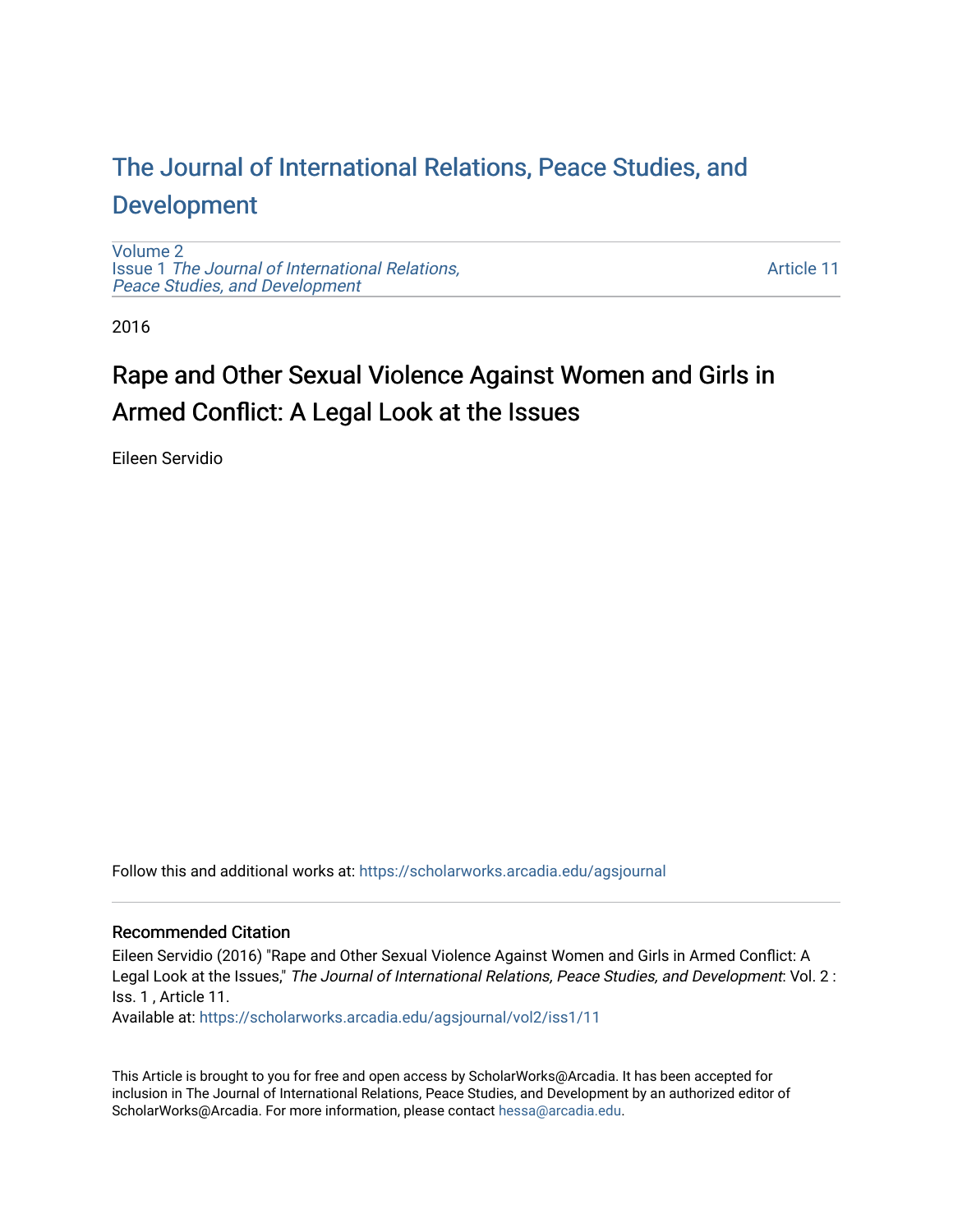

**Reprinted from:** Crimes Against Women (Women's Issues), ISBN: 978-1-61668-480-8, *Rape and Other Sexual Violence Against Women and Girls in Armed Conflict: A Legal Look at the Issues,* Chapter 5, pp53-72, (2011), Eileen Servidio. (With permission from Nova Science Publishers, Inc.)

## **Rape and Other Sexual Violence Against Women and Girls in Armed Conflict: A Legal Look at the Issues**

Eileen Servidio

 Although historical statistics on the number of victims of rape and other sexual violence during armed conflict can neither be gathered nor relied upon, one may feel safe in saying the number of these types of crimes did not diminish in the  $20<sup>th</sup>$  century. Nor has the  $21<sup>st</sup>$  century begun in a manner that gives much hope for a rapid reduction. Sexual violence in armed conflicts has even been said to increase, in spite of the different international conventions signed to eliminate it and in spite of the creation of international courts that have handed down decisions, equating these acts with the worst of international crimes.

 Rape and sexual violence were perpetrated by combatants in both World Wars, and in conflicts such as those in Sudan, Angola, ex-Yugoslavia, Sirran Leone, Rwanda, the Democratic Republic of Congo and Darfur.<sup>1</sup> During the Rwanda genocide alone, it has been estimated that  $250,000$  to  $500,000$ women and girls were raped by combatants.<sup>2</sup> The camps in former Yugoslavia, where women were kept and repeatedly raped and otherwise abused, were notorious. In most of the recent conflicts, the numbers cited of mass rape have certainly been greatly underestimated.

Resolution 1325 of the Security Council of the United Nations on Women, Peace and Security<sup>3</sup> proclaimed that: 'civilians, particularly women and children, account for the vast majority of those adversely affected by armed conflict'. This study will focus on women and girls as victims of rape and other sexual violence during armed conflict.<sup> $4$ </sup> It will briefly review a part of the existing international humanitarian law under which such acts may be provided for. It will then present an overview of the work of the international courts that have applied these instruments in the area of rape and other sexual violence and that have dramatically changed the legal perception of these crimes by recognizing them not only as genocide but as crimes against humanity, *inter alias*. The study will next consider why combatants are able to commit such crimes, and it will propose that a variety of elements needs to be addressed to find solutions to the problem. One of the elements that increase the possibility of sexual violence against women and girls during armed conflict may be the attitude taken toward women and girls during peacetime. It will conclude by suggesting that the creation of law condemning such acts in armed conflicts is necessary, but it is not a sufficient solution. The purpose of this study is thus to seek solutions that help to eliminate discrimination against women and girls during peacetime, and to argue that these solutions may very well play an essential role in reducing this form of violence in times of conflict.

 Sexual violence has long been considered a crime under international customary law. However, rape and other sexual violence during armed conflicts were usually punished, on those rare occasions

<sup>&</sup>lt;sup>1</sup> These conflicts are, unfortuately, just a few of those that could be cited.

<sup>2</sup> Statistics of Amnesty International (anmesty.org/actforwomen/rwa-0704) cited by Joshua H. Joseph, « Rethinking Yamashita : Holding Military Leaders Accountable for Wartime Rape » in The State University of New Jersey, Women's Rights Law Reporter, Spring/Summer, 2007.

<sup>&</sup>lt;sup>4</sup> The author realizes that women and girls are not the only victims of these crimes in times of conflict, but they are the principal victims

<sup>101,</sup> boulevard Raspail, 75006 Paris – France Tel: +33(0)1 47 20 00 94 – Fax: +33 (0)1 47 20 81 89 Website: www.ags.edu (Please cite this paper as the following: Eileen Servidio (2016). Rape and Other Sexual Violence Against Women and Girls in Armed Conflict:

A Legal Look at the Issues. *The Journal of International Relations, Peace and Development Studies. Volume 2.* Available from: Link TBD)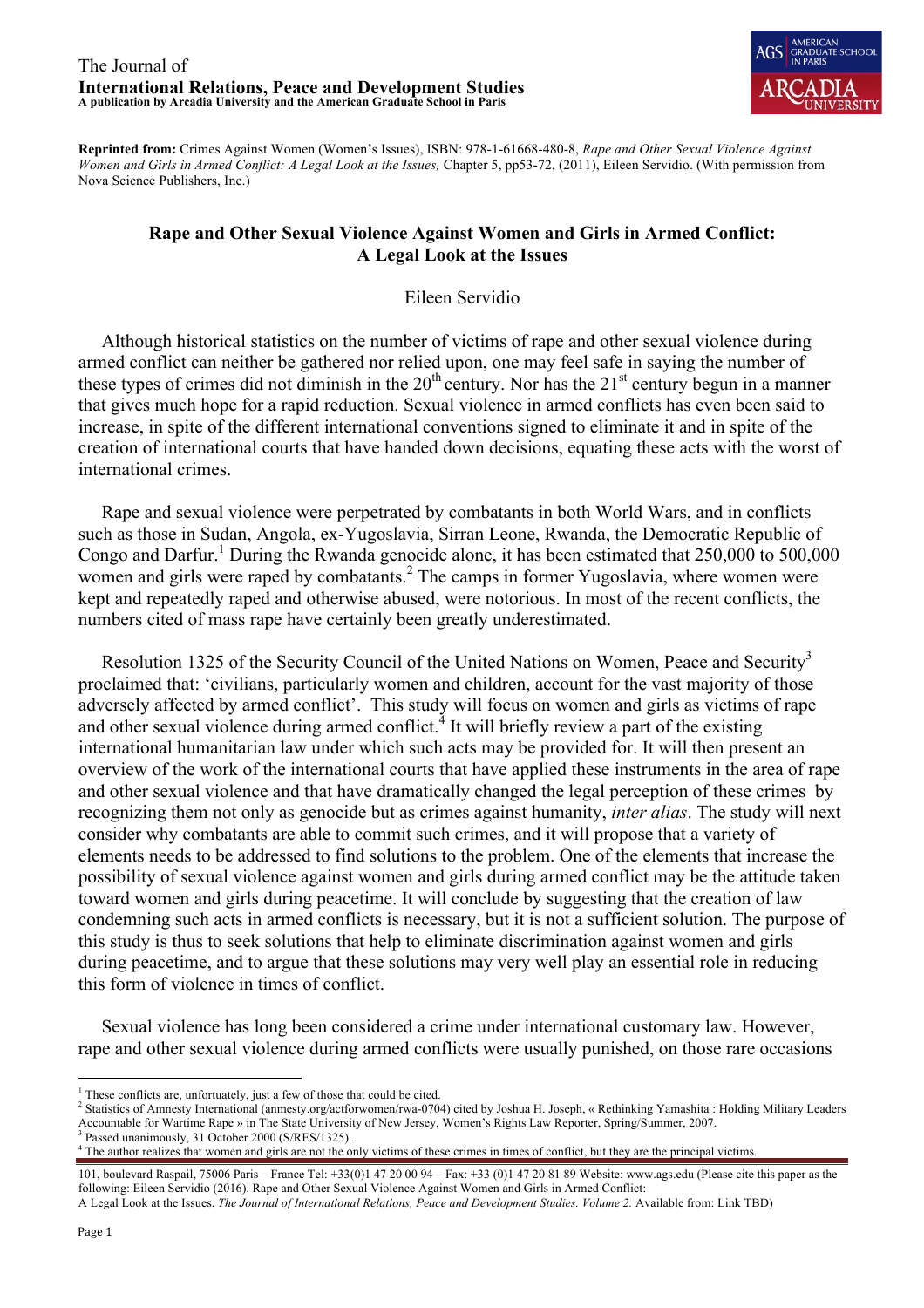

when they were punished, under provisions of other international crimes. They were not necessarily international crimes in themselves. That is changing.

## **I. Existing international law**:

 The principal laws used by the different international criminal courts are the following: <sup>5</sup> *A. The four Geneva Conventions and their two Protocols*: <sup>6</sup> The basis of international humanitarian law in times of conflict remains the Geneva Conventions and their two Protocols. Nevertheless, few provisions within them address directly the question of violence against women. By way of example: Convention  $I^7$  provides that 'Women shall be treated with all consideration due to their sex' (Art. 12). And again in Convention III<sup>8</sup> 'Women shall be treated with all the regard due to their sex and shall in all cases benefit by treatment as favourable as that granted to men' (Art. 14).

 Although women are more and more often combatants, violence against them is primarily covered in Convention IV relative to the Protection of Civilian Persons in Time of War. This Convention provides a general protection of all civilians 'to alleviate the sufferings caused by war' (Art. 13). However, women are mentioned expressly and 'shall be especially protected against any attack on their honour, in particular against rape, enforced prostitution, or any form of indecent assault' (Art. 27).

Protocol I<sup>9</sup> that reinforces *inter alia* the basic protections of civilians during conflicts, addresses directly the question of women in Article 76-1: 'Women shall be the object of special respect and shall be protected in particular against rape, forced prostitution and any other form of indecent assault.<sup>'10</sup>

 The Conventions treat principally international conflict waged between at least two distinct States. However, Article 3, common to all four Conventions, sets forth some minimum standards to be followed in the case of armed conflict not of an international character that occurs in the territory of one of the Parties. Paragraph 1 of that Article is relative to the treatment of 'Persons taking no active part in the hostilities, including members of armed forces who have laid down their arms and those placed hors de combat by sickness, wounds, detention, or any other cause'. Those 'shall in all circumstances be treated humanely, without any adverse distinction founded on race, colour, religion or faith, sex, birth or wealth, or any other similar criteria.' The acts prohibited include murder of all kinds, mutilation, cruel treatment, torture, hostage taking, outrages upon personal dignity including humiliating and degrading treatment. Rape and sexual violence against women can be considered torture in some cases, and certainly outrages upon personal dignity in all cases.

 Protocol II also addresses the question of protection of victims of non-international armed conflicts by developing and supplementing Common Article 3. One finds several of the general prohibitions of violence that are already stated in the Conventions against all who have not taken part of or who have ceased to take part of the hostilities, such as outrages upon personal dignity, 'particularly humiliating

<sup>&</sup>lt;sup>5</sup> This study cannot analyse all international law concerning rape or other sexual violent crimes during times of armed conflict. It will attempt to present some of the major instruments.

<sup>&</sup>lt;sup>6</sup> All four Convention date from 12 August 1949, the Protocols date from 12 December 1977. There is a Protocol III: "Protocol additional to the Geneva Conventions of 12 August 1949, and relating to the Adoption of an Additional Distinctive Emblem" (8 December 2005) which concerns the recognition of an additional emblem which does not interest this study.

<sup>7</sup> For the Amelioration of the Condition of the Wounded and Sick in Armed Forces in the Field.

<sup>8</sup> Relative to the Treatment of Prisoners of War

<sup>&</sup>lt;sup>9</sup> Relative to the Protection of Victims of International Armed Conflicts

 $10$  Paragraph 2 and 3 of this article provide heightened protection for pregnant women and mothers with dependent infants.

<sup>101,</sup> boulevard Raspail, 75006 Paris – France Tel: +33(0)1 47 20 00 94 – Fax: +33 (0)1 47 20 81 89 Website: www.ags.edu (Please cite this paper as the following: Eileen Servidio (2016). Rape and Other Sexual Violence Against Women and Girls in Armed Conflict:

A Legal Look at the Issues. *The Journal of International Relations, Peace and Development Studies. Volume 2.* Available from: Link TBD)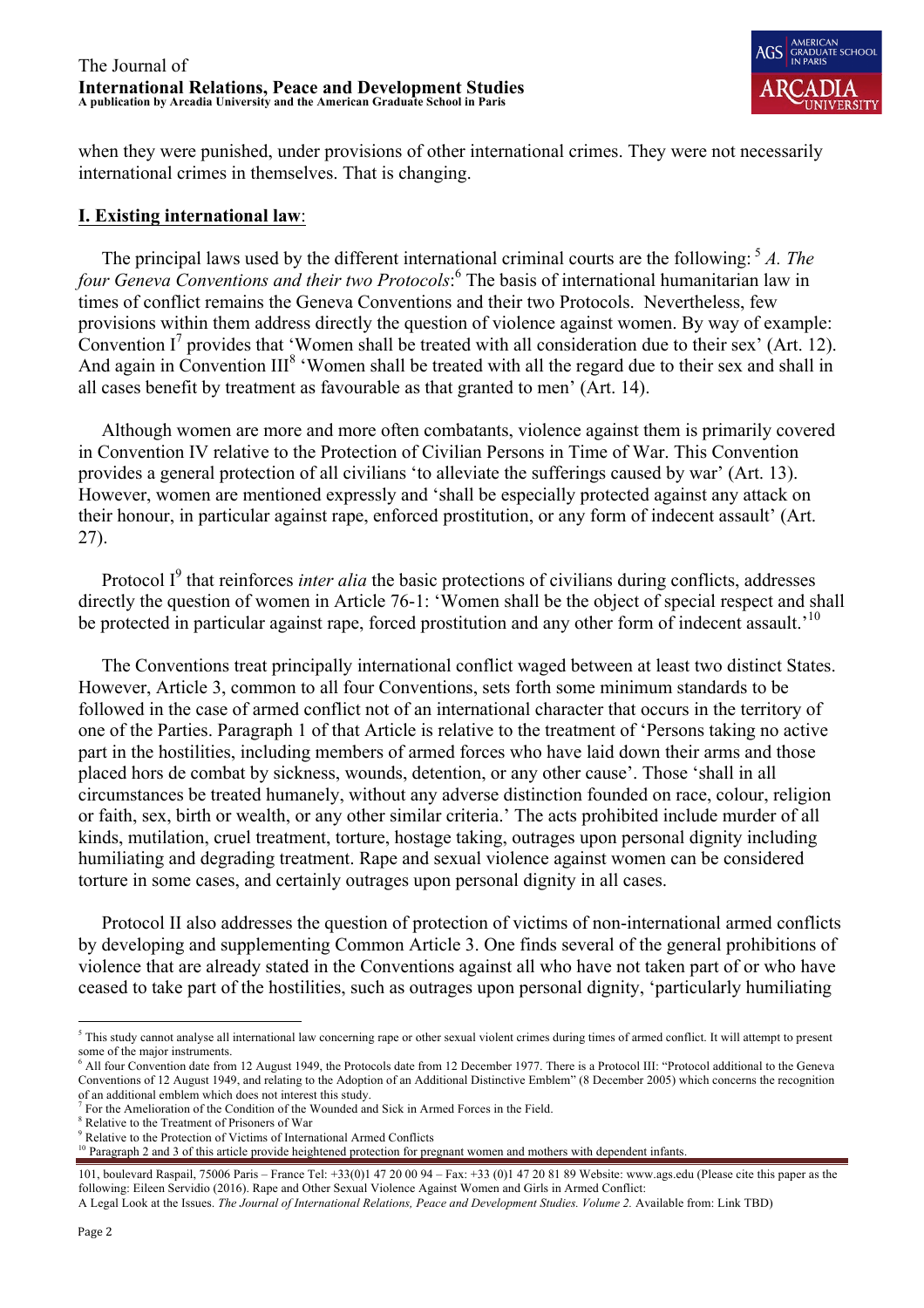

and degrading treatment, rape, enforced prostitution and any form of indecent assault' and slavery and slave trade in all their forms (Art. 4).

 The commentaries of the International Committee of the Red Cross (ICRC) on the different articles of the Conventions and the Protocols highlight the original purpose of the provisions. For example, the commentary in Article 27 concerning the treatment of women, Convention IV:

Paragraph 2 denounces certain practices which occurred, for example, during the Second World War, when innumerable women of all ages, and even children, were subjected to outrages of the worst kind: rape committed in occupied territories, brutal treatment of every sort, mutilations etc. In areas where troops were stationed, or through which they passed, thousands of women were made to enter brothels against their will or were contaminated with venereal diseases, the incidence of which often increased on an alarming scale.

These facts outrage the conscience of all mankind and recall the worst memories of the great barbarian invasions. They underline the necessity of proclaiming that women must be treated with special consideration. That is the object of this paragraph, which is based on a provision introduced into the Prisoners of War Convention in 1929, and on a proposal submitted to the International Committee by the International Women's Congress and the International Federation of Abolitionists.

The provision is founded on the principles set forth in paragraph 1 on the notion of "respect for the person", "honour" and "family rights".

A woman should have an acknowledged right to special protection, the special regard owed to women being, of course, in addition to the safeguards laid down in paragraph 1, which they enjoy equally with men.

 The Conference listed as examples certain acts constituting an attack on women's honour, and expressly mentioned rape, enforced prostitution, i.e. the forcing of a woman into immorality by violence or threats, and any form of indecent assault. These acts are and remain prohibited in all places and in all circumstances, and women, whatever their nationality, race, religious beliefs, age, marital status or social condition have an absolute right to respect for their honour and their modesty, in short, for their dignity as women.

 The Conventions and their Protocols are often considered to protect women insufficiently in times of conflict either because the provisions are often too general or because they are simply not implemented. In addition, some contemporary feminists are critical of the provisions, because they give a much too traditional role to women. They underline the ICRC commentaries, such as the one just cited, that base the protection of women on notions such as honour. If these provisions are based on the honour of the female sex, it raises the question whether women who are raped are no longer honourable? Accordingly, these protections should not be based on such antiquated notions as honour but more on the notions of human rights that are inalienable to all, regardless of sex, but with the recognition that it is mainly women and girls that are overwhelmingly the victims of those acts.

 *B. The two Statutes of international ad hoc tribunals and the Statute of the International Criminal*  Court:<sup>11</sup> The Statute of the International Criminal Tribunal for the former Yugoslavia (ICTY): The

<sup>&</sup>lt;sup>11</sup> There are other *ad hoc* international criminal courts that are dealing with these crimes. See for example the Special Court for Sierra Leone where persons (particularly Charles Taylor the former president of Liberia) are accused of serious violations of international humanitarian law, war crimes and

<sup>101,</sup> boulevard Raspail, 75006 Paris – France Tel: +33(0)1 47 20 00 94 – Fax: +33 (0)1 47 20 81 89 Website: www.ags.edu (Please cite this paper as the following: Eileen Servidio (2016). Rape and Other Sexual Violence Against Women and Girls in Armed Conflict: A Legal Look at the Issues. *The Journal of International Relations, Peace and Development Studies. Volume 2.* Available from: Link TBD)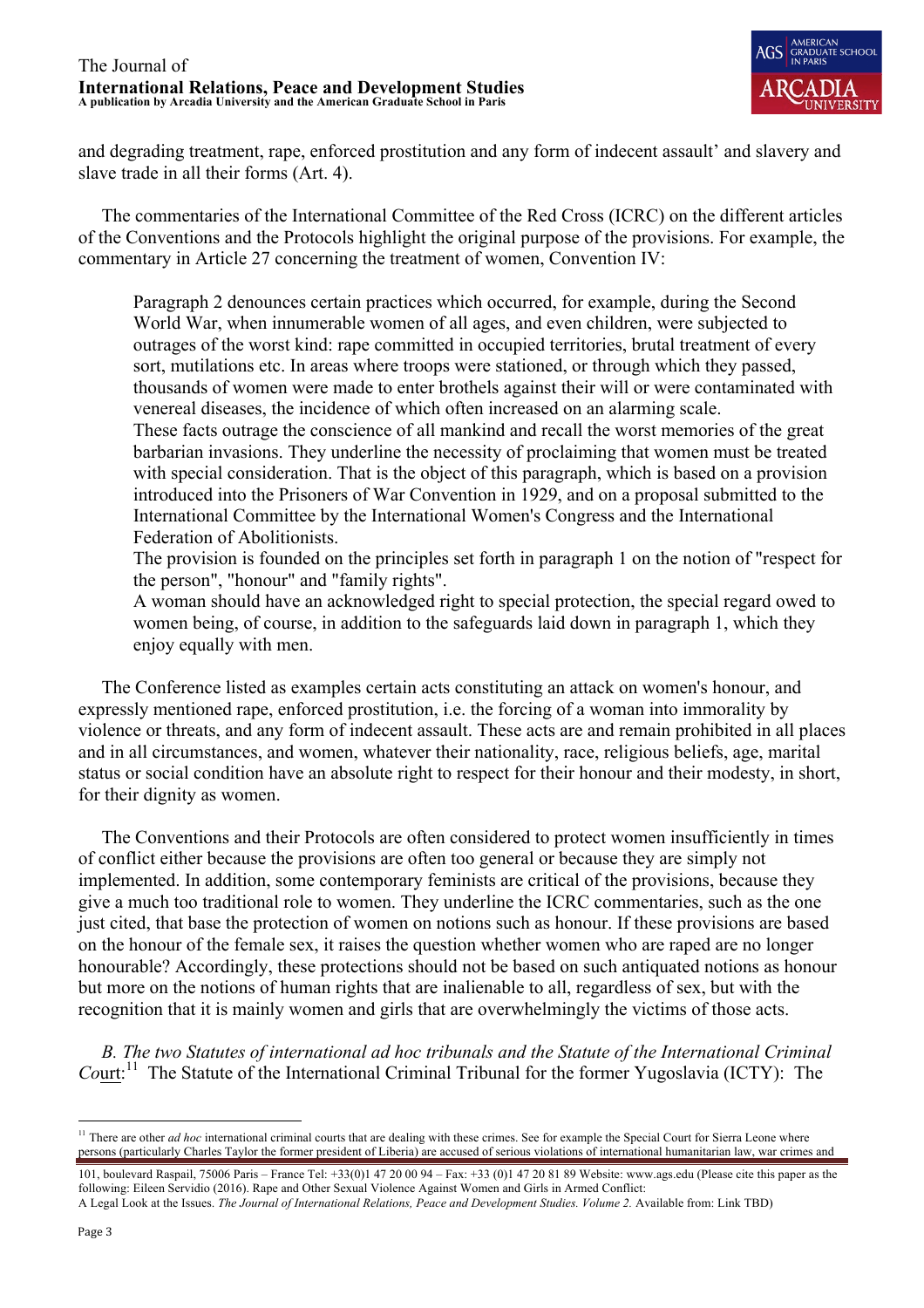

Statute was adopted on 25 May 1993 under Resolution 827 of the Security Council. That Resolution expressed great alarm for the continuing 'widespread and flagrant' violation of international humanitarian law occurring in the former Yugoslavia, particularly in Bosnia and Herzegovina. The International Tribunal for the former Yugoslavia has competence to prosecute any person for serious violations of international humanitarian law committed in the territory of the former Yugoslavia since 1990. There have indeed been reports in this region of mass killings, massive, organized and systematic detention and rape of women, and the continuance of the practice of 'ethnic cleansing'.

 More specifically, the Court has jurisdiction for grave breaches of the Geneva Conventions of 1949 such as torture or inhuman treatment, wilfully causing great suffering or serious injury to body or health, unlawful deportation or transfer or unlawful confinement of a civilian and even taking civilians as hostages if these hostages are tortured or receive inhuman treatment.

 The Statute grants the Court competence for violations of the laws or customs of war, and although the acts that are enumerated fall outside the domain of this study, the list is not exhaustive and it is evident that rape and violence during armed conflicts could be considered violations of the laws or customs of war.

 Both genocide and crimes against humanity are also in the jurisdiction of the Court. Genocide is defined as a certain number of acts committed 'with intent to destroy, in whole or in part, a national, ethnical, racial or religious group'. These acts include causing serious bodily or mental harm to members of the group, deliberately inflicting on the group conditions of life calculated to bring about its physical destruction in whole or in part and imposing measures intended to prevent births within the group. Those conspiring to commit genocide, those directly and publicly inciting such crimes, and those attempting to commit them as those in complicity, could all be considered guilty of this crime.

 Concerning crimes against humanity, the Court has competence only insofar as these crimes are committed in armed conflict, whether this conflict is international or internal in character. However, the crime must be directed against the civil population. Even though this category lists directly the crime of rape, other acts on the list could cover sexual violence such as enslavement and torture and certainly these acts would be included in the catch-all phrase of 'other inhumane acts' by which the list ends.

The Statute of the International Criminal Tribunal for Rwanda (ICTR):<sup>12</sup> The ICTR has the power to prosecute persons responsible for serious violations of international humanitarian law committed in the territory of Rwanda and Rwandan citizens responsible for such violations committed in the territory of neighbouring States between 1 January 1994 and 31 December 1994. The competence *ratione materiae*<sup>13</sup> of the Court is extremely close to that of the ICTY. The differences are due to the difference in the circumstances of the two conflicts.

It is not surprising that the first international crime listed is that of genocide. Again we find the same prerequisite concerning the acts listed: that they are committed with the intent to destroy, in whole or in part, a national, ethnical, racial or religious group. The list of acts that follows in which sexual

crimes against humanity including rape and sexual slavery. However, this study will concentrate on the two *ad hoc* tribunals that have most influenced this subject.

<sup>&</sup>lt;sup>12</sup> The Tribunal was created by Security Council Resolution 955, 8 Nov 1994.

<sup>&</sup>lt;sup>13</sup> That is to say, the different crimes that the Court has jurisdiction over.

<sup>101,</sup> boulevard Raspail, 75006 Paris – France Tel: +33(0)1 47 20 00 94 – Fax: +33 (0)1 47 20 81 89 Website: www.ags.edu (Please cite this paper as the following: Eileen Servidio (2016). Rape and Other Sexual Violence Against Women and Girls in Armed Conflict: A Legal Look at the Issues. *The Journal of International Relations, Peace and Development Studies. Volume 2.* Available from: Link TBD)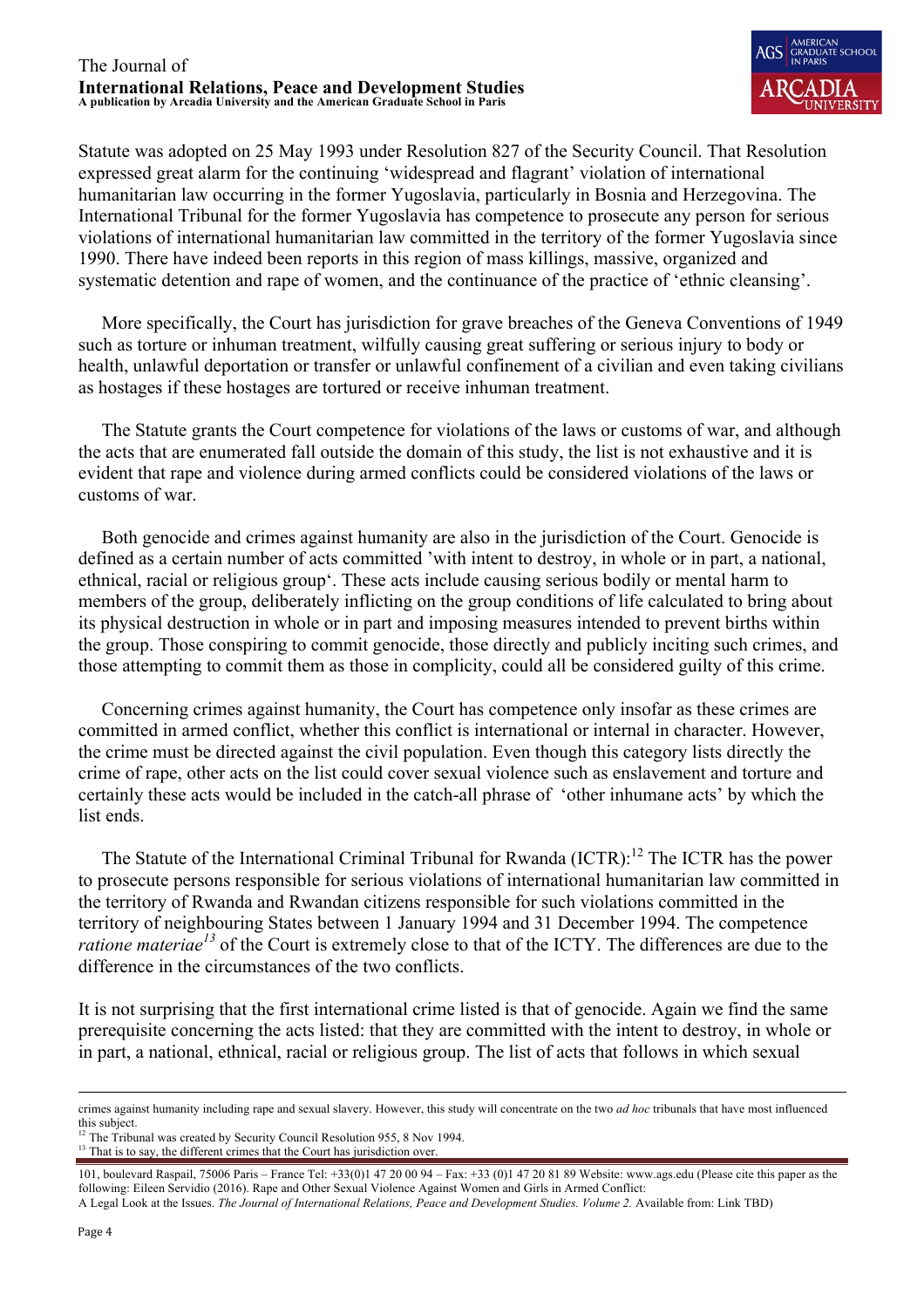

violence could be included are: causing serious bodily or mental harm to members of the group, deliberately inflicting on the group conditions of life calculated to bring about its physical destruction in whole or in part, imposing measures intended to prevent births within the group. As with the ICTY, it is not only the perpetrators of these acts that are punishable but also those who conspire, incite or attempt to commit such acts.

 Concerning crimes against humanity, the Court has competence only where these acts are committed as 'part of a widespread or systematic attack against any civilian population on national, political, ethnic, racial or religious grounds'. We find the same acts that are listed in the Statutes of the ICTY.

 The ICTR also has competence to prosecute persons having committed or having ordered to be committed serious violations of Article 3 common to the Geneva Conventions and the Additional Protocol II. These violations or the threat of them include *inter alia* violence to life, health and physical or mental well-being of persons, in particular murder as well as cruel treatment such as torture, mutilation or any form of corporal punishment, collective punishments, taking of hostages, outrages upon personal dignity, in particular humiliating and degrading treatment and finally rape, enforced prostitution and any form of indecent assault.

 The Statute of the International Criminal Court (ICC): The formation of this permanent criminal court greatly benefited from the already existing two *ad hoc* courts, not only by their written Statutes, but also by the decisions that the two Tribunals have handed down. The subject of violence against women was one that the two *ad hoc* Courts viewed with great sensitivity, and the drafters of the Statutes of the ICC took into account not only some of the errors committed by the *ad hoc* Courts but also the experience in prosecuting those accused of sexual violence during armed conflicts.

 According to the Rome Statute, the ICC has jurisdiction for the crime of genocide, crimes against humanity and war crimes.<sup>14</sup> Among the forms of crimes against humanity enumerated in the Statute, are enslavement, torture and rape, sexual slavery, enforced prostitution, forced pregnancy, enforced sterilization, or any form of sexual violence of comparable violence or persecution of any identifiable group or collectivity on grounds such as gender. These acts will only be considered by the ICC as crimes against humanity only if they are 'committed as part of a widespread or systematic attack directed against any civilian population (…)'. Regarding war crimes, the Court has jurisdiction particularly where these acts have been committed 'as part of a plan or policy or as part of a largescale commission of such crimes'. Included in these acts are grave breaches of the Geneva Conventions amongst which are torture, inhuman treatment, wilfully causing great suffering or serious injury to body or health or other serious violations of the laws and customs applicable in international armed conflict, including committing outrages upon personal dignity, in particular humiliating and degrading treatment, or committing rape, sexual slavery, enforced prostitution, forced pregnancy, enforced sterilization, or any form of sexual violence also constituting a grave breach of the Geneva Conventions. More or less the same acts fall under the jurisdiction of the Court when committed during an armed conflict that is not of an international character. However, the Court does not have jurisdiction in 'situations of internal disturbances and tensions, such as riots, isolated and sporadic acts of violence or other acts of a similar nature'.

<sup>&</sup>lt;sup>14</sup> The ICC will also have jurisdiction in the case of crimes of aggression once a definition for that crime is determined by the members of the Court.

<sup>101,</sup> boulevard Raspail, 75006 Paris – France Tel: +33(0)1 47 20 00 94 – Fax: +33 (0)1 47 20 81 89 Website: www.ags.edu (Please cite this paper as the following: Eileen Servidio (2016). Rape and Other Sexual Violence Against Women and Girls in Armed Conflict: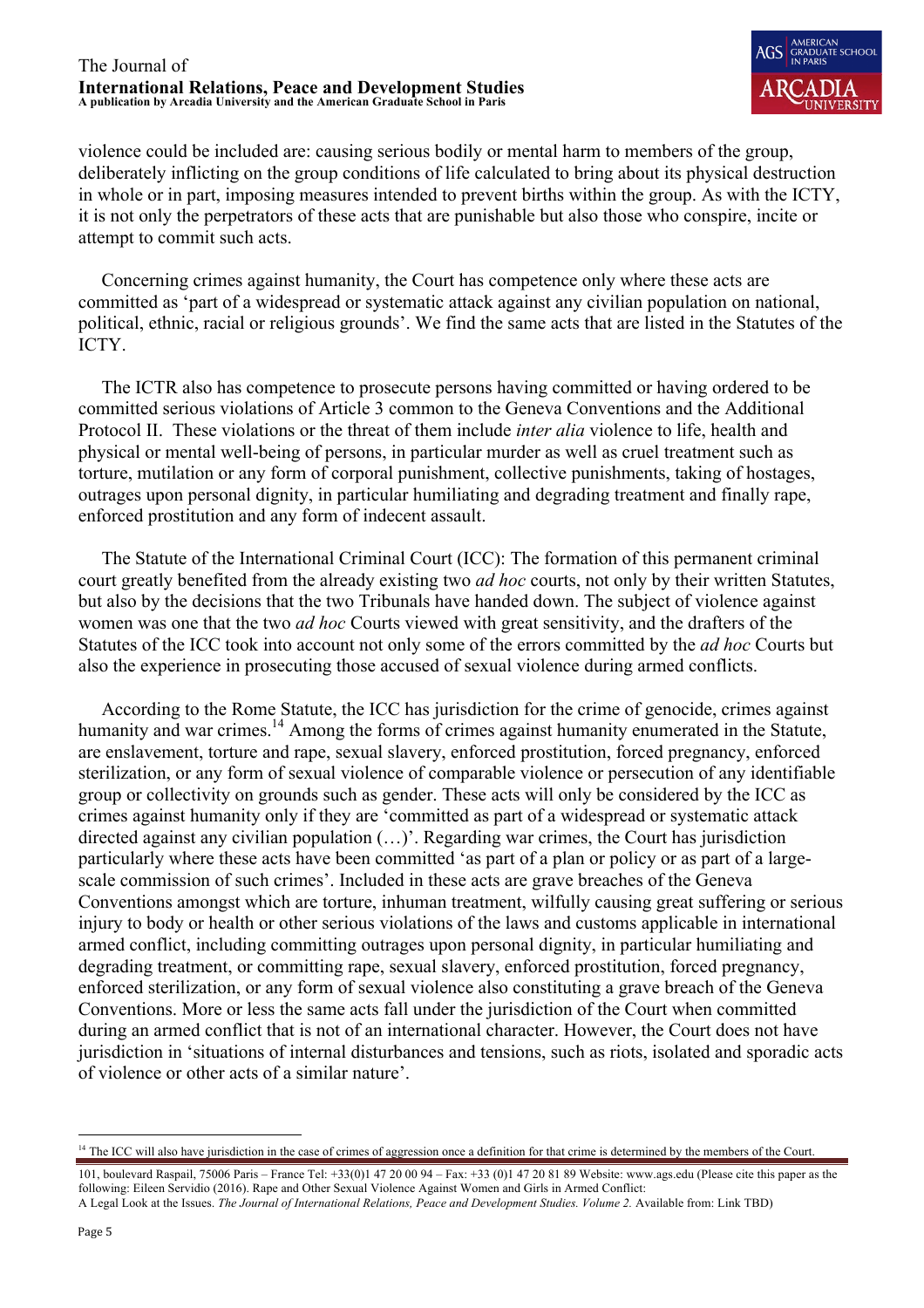

 The importance of these three instruments in prosecuting and punishing rape and other forms of sexual violence during armed crisis cannot be underlined enough. However, no matter how important the provisions of the three Statutes are, it is what the courts do with these provisions; how they are interpreted---restrictively or extensively---and how they are implemented---again, restrictively or extensively---that one can truly gauge the consequences of these in the fight to end violence against women.

## **II. Cases before the international courts**

 Rape and other sexual violence are not recent phenomena and have long been condemned. As early as 1474 at Breisach in Germany, in one of the first 'international courts' Peter von Hagenbach was judged and convicted by twenty-seven judges from the Holy Roman Empire of violations of the 'Laws of God and of Man' for allowing his men to rape and kill innocent civilians and steal their goods. Nevertheless, although isolated judgments such as this one can be found, it is essentially through the ICTY and the ICTR that the concept of sexual violence in times of conflict has been developed.<sup>15</sup>

 The case law of these two courts has greatly added to the acceptance that rape and other sexual violence be considered crimes against international humanitarian law in their own right. We will first look at some of the major decisions of these courts before turning to the ICC.

## A. Examples of cases before the  $\text{ICTY}^{16}$

 The ICTY was created to resolve the conflict in ex-Yugoslavia and also to punish the crimes committed during the conflict, particularly the crime of ethnic cleansing. Rape and other sexual violence against women and girls was in fact a premeditated strategy of terrorism, a method of systematic humiliation, intimidation and terror with the goal of this ethnic cleansing.<sup>17</sup>*Prosecutor against Gagovic, Jankovic, Janjic, Kovac, Vukovic, Zelenovic, Kunarac and Stankovic* 18: A 1996 indictment by prosecutors at the ICTY, legally treated, for the first time, sexual assaults as torture and enslavement as a crime against humanity. The importance of this indictment cannot be stressed enough.

 According to the indictment: Foca, a city and municipality located South-East of Sarajevo (Republic of Bosnia-Herzegovina) comprised a population of 40,513 persons of which 51.6% Muslim,  $45.3\%$  Serbian and 3.1% others.<sup>19</sup> The political and military take-over of the city, by regular military units from the Bosnian Serb army and irregular military units from Serbia and Montenegro, was completed mid-April 1992. Muslim and Croat residents were arrested, men and women were separated and were unlawfully confined, many civilians were killed, beaten or subjected to sexual assault. The Foca police were closely allied to the Serb forces. Many Muslim women were detained in such places as the Partizan Sports Hall or in houses and apartments used as brothels, operated by groups of soldiers, mostly paramilitary. The accused were members of the Foca police, military police or paramilitary leaders.

<sup>&</sup>lt;sup>15</sup> Cases of sexual violence were noted before the two ad hoc courts following World War II, particularly before the International Military Court for the Far East, however, as already mentioned, these crimes were not crimes in themselves.

<sup>&</sup>lt;sup>16</sup> As always, in such a short study, only certain cases can be cited. This study will only provide those indictments or judgments that best fit the issues discussed. It must be remembered that those indicted or condemned in the decisions cited may have been acquitted in a subsequent decision.

<sup>&</sup>lt;sup>17</sup> For example, Muslim women were impregnated by Serbian men in order to purify their blood.

<sup>&</sup>lt;sup>18</sup> IT-96-23 (1996).

<sup>&</sup>lt;sup>19</sup> Census taken in 1991

<sup>101,</sup> boulevard Raspail, 75006 Paris – France Tel: +33(0)1 47 20 00 94 – Fax: +33 (0)1 47 20 81 89 Website: www.ags.edu (Please cite this paper as the following: Eileen Servidio (2016). Rape and Other Sexual Violence Against Women and Girls in Armed Conflict: A Legal Look at the Issues. *The Journal of International Relations, Peace and Development Studies. Volume 2.* Available from: Link TBD)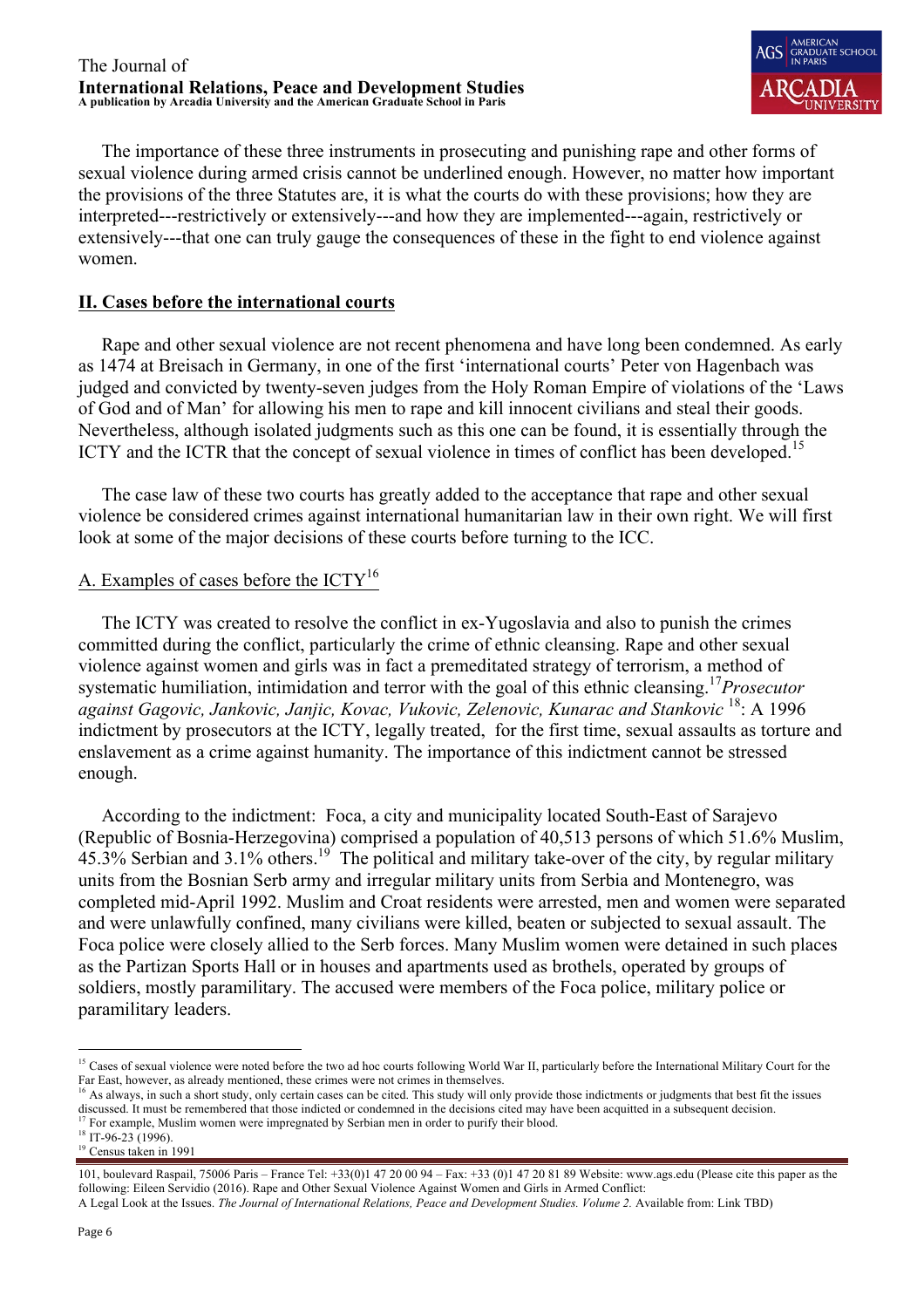

 Among the general allegations of the indictment, it was stated that there existed at the time of the alleged crimes a 'state of international armed conflict and partial occupation existed in the Republic of Bosnia-Herzegovina in the territory of the former Yugoslavia'. The acts were 'grave breaches' of the 1949 Geneva Conventions, and the victims were persons protected by these Conventions. The charges involving torture were allegedly 'committed by, or at the instigation of, or with the consent or acquiescence of, an official or person acting in an official capacity'. Those concerning crimes against humanity 'were part of a widespread or large-scale or systematic attack against a civilian population'. In this case, it was the Muslim population of Foca. The indictment considered that the acts of forcible sexual penetration 'can constitute an element of a crime against humanity, (enslavement under Article 5 (c), torture under Article 5 (f), rape under Article 5 (g)), violations of the laws and customs of war, (torture under Article 3 and Article 3(1)(a) of the Geneva Conventions) and a grave breach of the Geneva Conventions, (torture under Article 2(b)).' The acts of penetration are defined by the indictment as including 'penetration, however slight, of the vagina, anus or oral cavity, by the penis' and '(s)exual penetration of the vulva or anus is not limited to the penis'.

 It was alleged that, on 3 July 1992, some of the accused arrested Muslims. The women, who were first separated from the children, were asked to tell their interrogators where Muslim men and weapons were hidden. These women, if they were to lie, were threatened with murder and rape. Two of the accused, and other soldiers under the command of a third suspect, gang-raped several of the women whom they accused of lying. One witness cited in the indictment claimed that a woman was raped by ten soldiers (vaginal penetration and fellatio) until she lost consciousness. The episode was said to have lasted one to two hours.

 A second group of accusations concerned the fate of certain female detainees held in the Foca High School. Every evening, it was alleged, groups of Serb soldiers would choose some of the younger women who were then sexually assaulted, sometimes gang-rape. The women were threatened with death, either for themselves or their children, if they did not submit. Those who resisted were said to have been beaten. The indictment mentioned the deterioration of the physical and psychological health of these women due to these repeated assaults. As with the first group of charges, individual examples of these accusations were then given in the indictment.

 The third group of accusations involved the persecution of female detainees in Partizan Sports Hall by Dragon Gagovic, chief of police in Foca at the time and in charge of the detention of the female Muslim population. The detainees in Partizan were said to have suffered by 'inhumane treatment, unhygienic facilities, overcrowding, starvation, physical and psychological torture, including sexual assaults'. Gagovic, was accused not only in his capacity as the person in charge of the detention but also accused of a brutal sexual assault against one woman who had formerly complained to him about the sexual assaults. After the assault, he allegedly said that if the woman told anyone of the rape 'he would find her in five different countries'.

 The final charges consisted of accusations of torture, rape and enslavement either in the Partizan Sports Hall or in Karaman's House. The detention in Karaman's House was different from that in Partizan Sports Center in that the detainees, numbering nine in all, were properly fed and had a key to lock out soldiers from entering. These women, in some cases only twelve or fourteen years old, were reserved for a special group of elite fighters commanded by Pero Elez, a Serb paramilitary. The detainees were allegedly subjected to 'repeated rapes and sexual assaults at night'. These women were

<sup>101,</sup> boulevard Raspail, 75006 Paris – France Tel: +33(0)1 47 20 00 94 – Fax: +33 (0)1 47 20 81 89 Website: www.ags.edu (Please cite this paper as the following: Eileen Servidio (2016). Rape and Other Sexual Violence Against Women and Girls in Armed Conflict: A Legal Look at the Issues. *The Journal of International Relations, Peace and Development Studies. Volume 2.* Available from: Link TBD)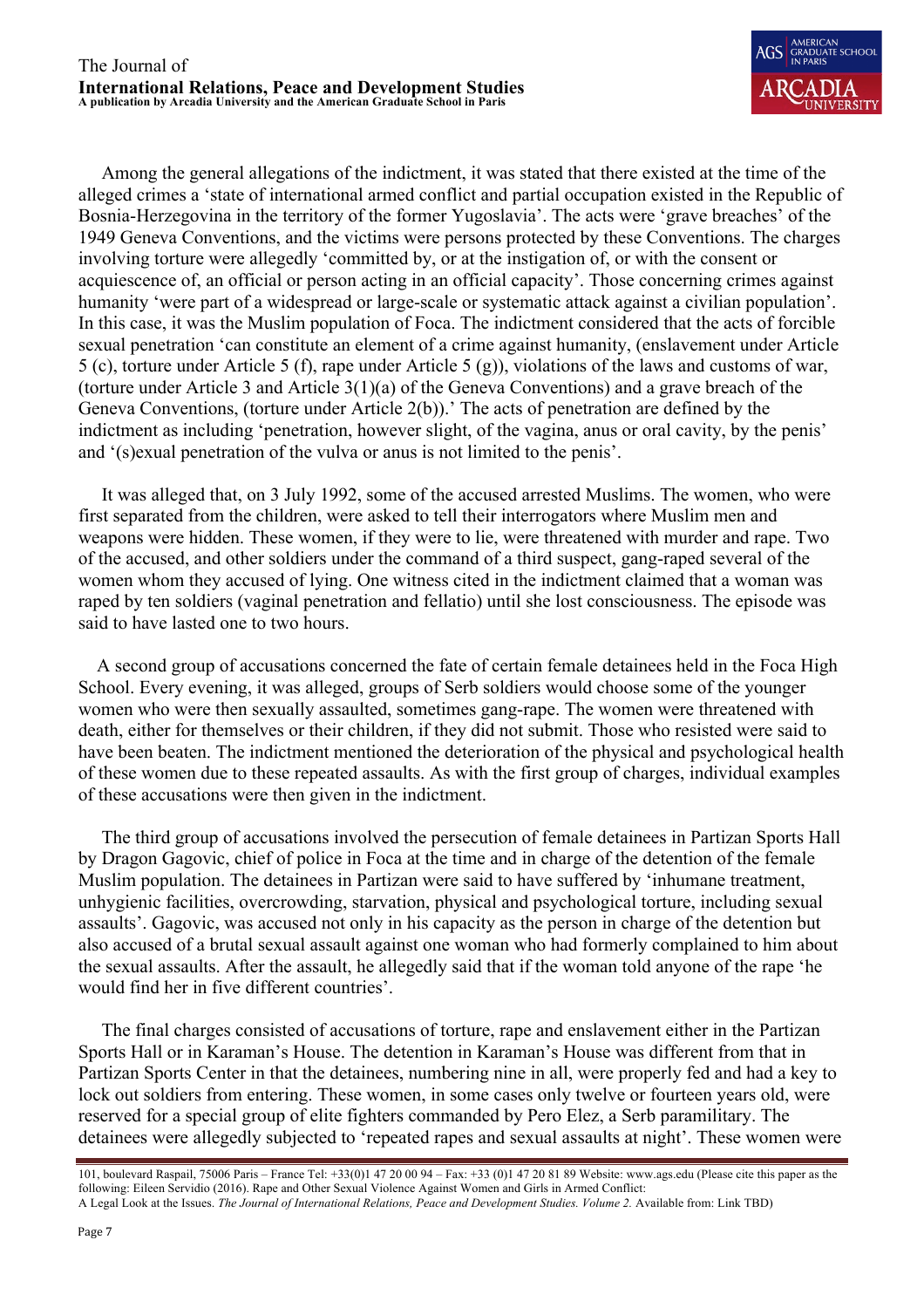

also forced to work for the soldiers. Any women not obeying orders was said to be beaten. They were also told that they would be killed 'after the soldiers were finished with them, because they knew too much'. During this period at least one of these women felt suicidal.<sup>20</sup>

*Prosecutor v. Tadic*:<sup>21</sup> The ICTY found Dusko Tadic, a Bosnian Serb, guilty of crimes against humanity. And although rape was listed in the amended indictment, these charges were later withdrawn. However, this case remains important for the prosecution of sexual violence. The Trial Chamber found that physical and sexual violence were violations of the laws and customs of war.<sup>22</sup> One of the accusations in the indictment was a particularly horrific one:

During the period between 1 June and 31 July 1992, a group of Serbs, including Dusko TADIC, severely beat numerous prisoners, including Emir KARABASIC, Jasmin HRNIC, Enver ALIC, Fikret HARAMBASIC and Emir BEGANOVIC, in the large garage building or hangar of Omarska camp. The group forced two other prisoners, "G" and "H", to commit oral sexual acts on HARAMBASIC and forced "G" to sexually mutilate him. KARABASIC, HRNIC, ALIC, and HARAMBASIC died as a result of the assaults (….)

From that body of evidence before the Trial Chamber it can be concluded that beatings of the five named prisoners and of Senad Muslimovic did take place in the hangar, that G and Witness H were compelled to and did take part in the sexual assault on Fikret Harambasic as alleged and that G was compelled sexually to mutilate him by biting off one of his testicles. It can also be concluded from the evidence of Armin Kenjar, who wrote the date of the occurrence on the wall of his room, that all these events occurred on 18 June 1992. These eight victims were all Muslims.<sup>23</sup>

 More generally, Tadic was accused of subjecting Muslims and Croats inside and outside the different camps that had been set up, to a campaign of terror that included killings, torture, sexual assaults, and other physical and psychological abuse. The Trial Chamber concluded *inter alia* that cruel treatment may include 'inhumane acts that cause injury to a human being in terms of physical or mental health or human dignity'.

 The Trial Chamber also discussed the interesting question: could a single act by a perpetrator constitute a crime against humanity? And although it was not an issue before it, the Trial Chamber did in fact seem to conclude that 'as long as there is a link with the widespread or systematic attack against a civilian population, a single act could qualify as a crime against humanity'.

 The Trial Chamber added that certain acts not enumerated elsewhere in the Statute 'may also encompass other acts if they seek to subject individuals or groups of individuals to a kind of life in which enjoyment of some of their basic rights is repeatedly or constantly denied'. This is referred by the Court as persecution. It was noted that persecution could take many forms including rape.<sup>24</sup>

- <sup>22</sup> Although the violence in this case was directed against male prisoners, the principles of this decision are important for all cases of sexual violence.
- <sup>23</sup> The details given are not to be sensational but to demonstrate the type of sexual violence committed. In this case it was against men. <sup>24</sup> See also the decision of the Appeals Chamber Case No. IT-94-1-A (July 15, 1999)

<sup>&</sup>lt;sup>20</sup> The number of different charges in this indictment is indicative of the type of indictments handed down by the Prosecution. Often many charges were made against the accused. This has been often critized. It is perhaps the idea that if enough charges are made, at least one of them can be proven.  $21$  Case No. IT-94-1-T (May 7.1997)

<sup>101,</sup> boulevard Raspail, 75006 Paris – France Tel: +33(0)1 47 20 00 94 – Fax: +33 (0)1 47 20 81 89 Website: www.ags.edu (Please cite this paper as the following: Eileen Servidio (2016). Rape and Other Sexual Violence Against Women and Girls in Armed Conflict:

A Legal Look at the Issues. *The Journal of International Relations, Peace and Development Studies. Volume 2.* Available from: Link TBD)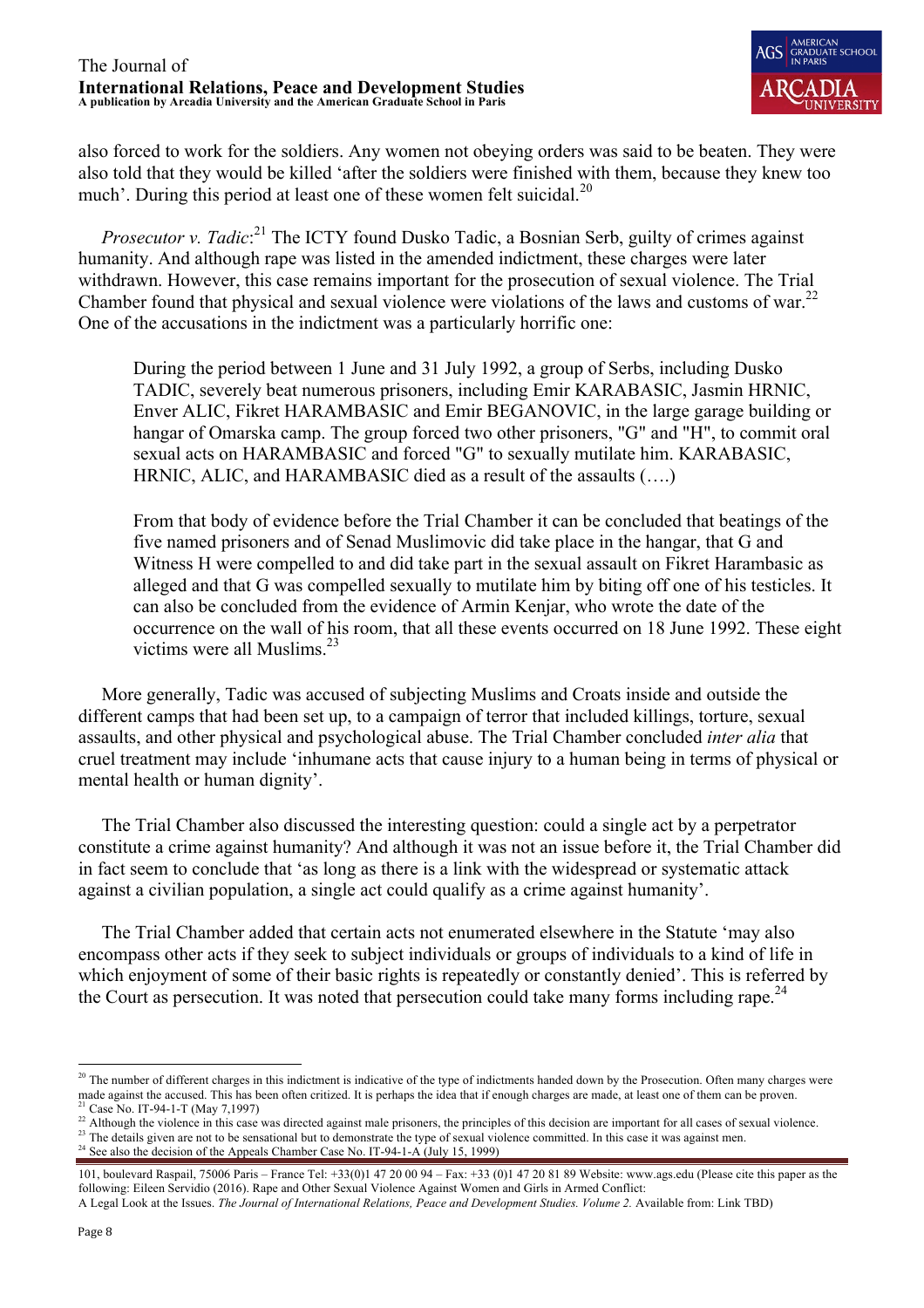

 *Prosecutor v. Delalic, Mucic, Delic, Landzo* (referred to as the *Celebici Case*) 25: The *Celebici Case* is particularly complicated. Three of the defendants were Bosnian Muslims, the forth, a Bosnian Croat. Some of the accusations against them concerned sexual assaults of detainees at the Celebici camp, a prison camp in Bosnia. Hazim Delic, a Bosnian Muslim deputy camp commander was found guilty of a grave breach both of the Geneva Conventions and of the war crime definition of rape. Zdravko Mucic, the Bosnian Croat camp commander, was found responsible for crimes committed at the camp, including sexual violence. Mucic's guilt was based on his command responsibility over the guards at the camp. It was considered that the crimes were committed so frequently and notoriously that there was no way the commander was not aware of them. The importance of this case is that the ICTY recognized the rape of Bosnian Serb women prisoners at the Celebrici prison camp as acts of torture. The act of rape was considered to inflict the grave physical and psychological pain that is the characteristic of torture. The Trial Chamber esteemed that sexual violence 'strikes at the very core of human dignity and physical integrity'.

 *Prosecutor v. Anto Furundzija*: <sup>26</sup> The Trial Chamber, referring to the Appeal Chamber in the *Tadic Juridiction Decision*<sup>27</sup> found that Article 3 of the Statute of the Court constitutes an 'umbrella rule' that 'covers any serious violation of a rule of customary international humanitarian law entailing, under international customary or conventional law, the individual criminal responsibility of the person breaching the rule'. Thus, the Chamber held that the offences of torture and outrages upon personal dignity, including rape, are covered by this article. Furundzija, a local Bosnian Croat military commander, was sentenced to 10 years of imprisonment for the following acts: while he was interrogating a Muslim woman who was nude, he allowed a subordinate soldier to threaten the woman by rubbing his knife on her inner thighs while saying he would put his knife inside her vagina if she did not tell the truth; and the woman and a second victim, a Croatian soldier, were interrogated and beaten on their feet with a baton, the woman was repeatedly raped before a group of soldiers while Furundzija did nothing to stop these acts. It was considered that Furundzija's role was as grave as the persons actually inflicting the pain. This decision underlines the responsibility of the person in charge who is not necessarily the person performing the condemned acts.

 *Prosecutor v. Kunarac, Kovac and Vukovic*: <sup>28</sup> The Trial Chamber condemned Kunarac, Kovac and Vukovic of various charges including rape as a violation of the laws and customs of war, rape as a crime against humanity, outrages upon personal dignity as a violation of the law and customs of war and enslavement as a crime against humanity. This case makes it extremely clear that rape constitutes both a war crime and a crime against humanity. The Court also found that the rapes in Foca constituted war crimes at once under international humanitarian law found in the Statues of the Court and, as an outrage upon personal dignity, under the provisions of the Geneva Conventions. On appeal concerning Kunarac, the Appeals Chamber held that rape may constitute torture.

*Prosecutor v. Zelenovic*:<sup>29</sup> The Trial Chamber sentenced Dragan Zelenovic, former Bosnian Serb soldier and military policeman, to 15 years imprisonment<sup>30</sup> for torture and rape of Bosnian Muslim

<sup>&</sup>lt;sup>25</sup> IT-96-21-T (Nov. 16, 1998).

<sup>26</sup> Case No. IT-95-17/1-T (10 Dec. 1998)

<sup>&</sup>lt;sup>27</sup> Case No. IT-94-1-AR72

<sup>&</sup>lt;sup>28</sup> IT-96-23-T/IT-96-23/1-T (Feb. 22, 2001)

<sup>29</sup> IT-96-23/2-S (April 4, 2007)

<sup>&</sup>lt;sup>30</sup> The seemingly "light" sentence was explained by the Trial Chamber by the fact that Zelenovic pleaded guilty---a guilty plea could have a positive effect on establishing the truth and contributing to the reconciliation in the region and the fact that the victims were thus not obliged to relive the incidents by being forced to give evidence in Court and of course the time and effort saved by a guilty plea ; the Chamber also gave weight to the fact that Zelenovic would cooperate fully with the Prosecution ; and finally the remorse of the accused played a factor in the sentencing.

<sup>101,</sup> boulevard Raspail, 75006 Paris – France Tel: +33(0)1 47 20 00 94 – Fax: +33 (0)1 47 20 81 89 Website: www.ags.edu (Please cite this paper as the following: Eileen Servidio (2016). Rape and Other Sexual Violence Against Women and Girls in Armed Conflict: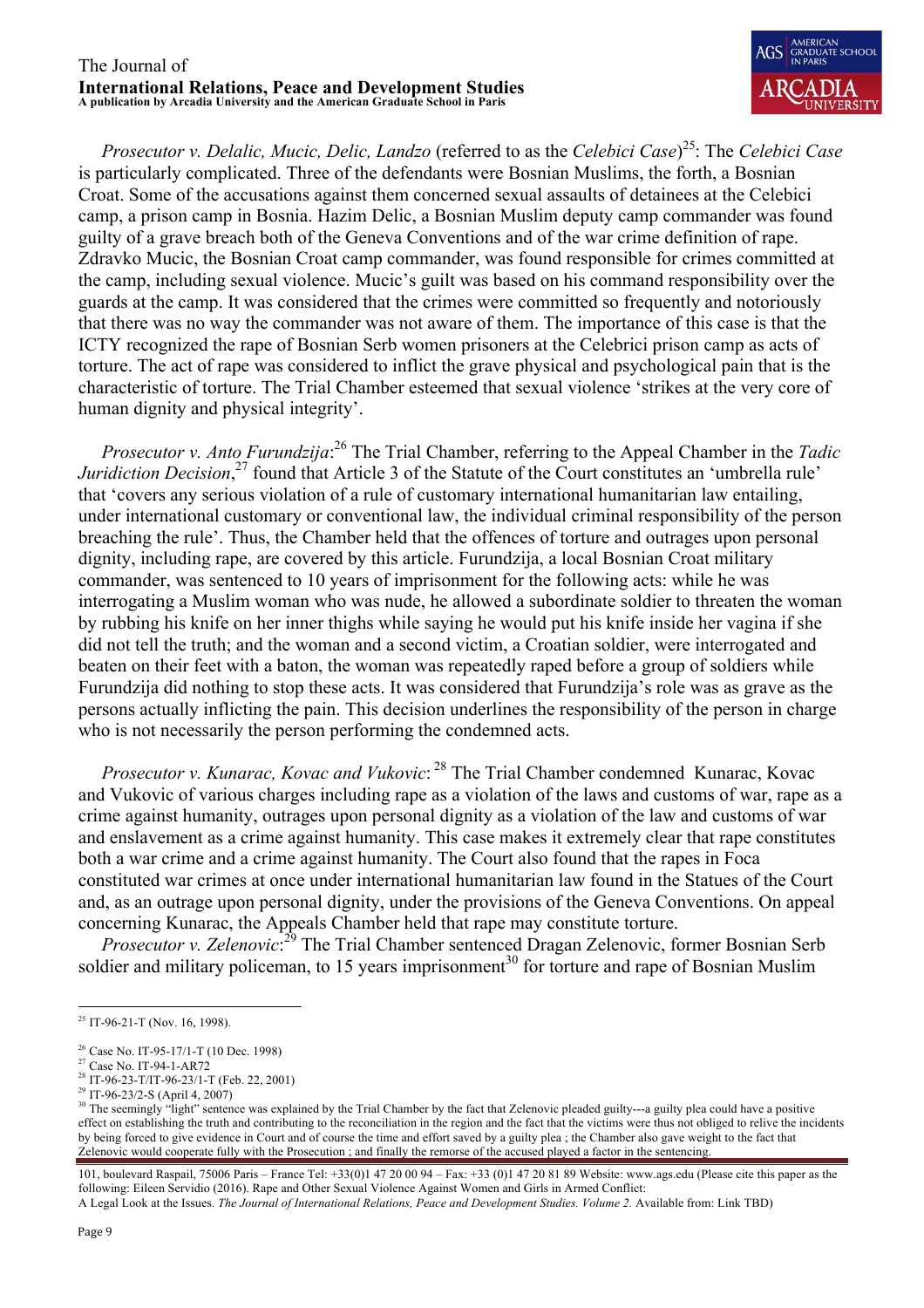

women detained in Foca municipality. He was in fact found personally responsible for nine of the rapes,eight of which were considered both rape and torture. As we have seen, women in eastern Bosnia and Herzegovina were repeatedly subjected to sexual assaults of rape and torture. The Trial Chamber remarked that '(t)he scars left by the sexual assaults were deep and will perhaps never heal. This, perhaps more than anything, speaks about the gravity of the crimes in this case'.

## B. A Case before the ICTR:

 The ITCR was created mainly to prosecute those responsible for the genocide perpetrated by the Hutu against the Tutsi that took place in Rwanda in 1994. The concept of genocide has been largely developed by the Court. The most important decision concerning sexual violence taken by this Tribunal has been the *Akayesu* case.

*Prosecutor v. Akayesu*:<sup>31</sup> The Trial Chamber of the ITCY found Jean Paul Akayesu guilty of nine of the fifteen counts proffered against him. The accusation included genocide, direct and public incitement to commit genocide and crimes against humanity.<sup>32</sup> Akayesu, a communal leader, was found guilty of a crime against humanity since he had witnessed and encouraged the rape of Tutsi women. Rape, when used for purposes such as intimidation, degradation, humiliation, discrimination, punishment, control or destruction, was held to be a violation of personal dignity and, as such, is torture when it is inflicted by, or at the instigation of, or with the consent or acquiescence of, a public official or other person acting in official capacity.

 Perhaps even more importantly, rape, which was committed on a massive scale in Rwanda during the conflict, was also recognized as genocide. We have seen that the international crime of genocide must be committed with the intent to destroy, in whole or in part, a national, ethnic, racial or religious group. This was recognized in the case of Akayesu since his acts—witnessing and encouraging rapes and sexual mutilation of women—were committed in the course of a campaign of genocide against the Tutsi population. The Chamber esteemed that rape and other sexual violence was 'one of the worst ways of inflict (sic) harm on the victim' since the victim suffers both 'bodily and mental harm'. The sexual violence that took place was perpetrated with the intent to destroy the Tutsi group, by 'destruction of the spirit, of the will to live, and of life itself'.<sup>33</sup>

## C. Possible definitions of Rape by the two *ad hoc* Tribunals:

 The international crime of rape is not defined by the Statutes of the *two ad hoc* Courts or by international humanitarian law. According to the Trial Chamber in *Akeyesu*, rape was the 'physical invasion of a sexual nature, committed on a person under circumstances which are coercive'. This definition is again used in *Prosecutor v. Delalic*. However, the definition was then narrowed down in *Furundija* to the notion of sexual penetration. After a review of definitions of rape in national legislations, the Trial Chamber found that the *actus reus*<sup>34</sup> of the crime of rape is:

 <sup>31</sup> ICTR 96-4-T (Sept. 2, 1998)

<sup>&</sup>lt;sup>32</sup> This judgement is particularly interesting since it is the first time an international court interpreted and applied the 1948 Convention of the Prevention and Punishment of the Crime of Genocide.

<sup>&</sup>lt;sup>33</sup> The original indictment in this case had not included sexual violence. However, several women who testified during the trial spoke of rapes. This led the Trial Chamber to ask the prosecutor to investigate in this area. An amended indictment was then filed charging Akayesu with three counts of rape as crimes against humanity. The genocide count also was added to include sexual violence.

<sup>&</sup>lt;sup>34</sup> This is the material element of a crime, the act itself, in opposition to the *mens rea* which is the mental element, that is to say, the intent of the perpetrator.

<sup>101,</sup> boulevard Raspail, 75006 Paris – France Tel: +33(0)1 47 20 00 94 – Fax: +33 (0)1 47 20 81 89 Website: www.ags.edu (Please cite this paper as the following: Eileen Servidio (2016). Rape and Other Sexual Violence Against Women and Girls in Armed Conflict:

A Legal Look at the Issues. *The Journal of International Relations, Peace and Development Studies. Volume 2.* Available from: Link TBD)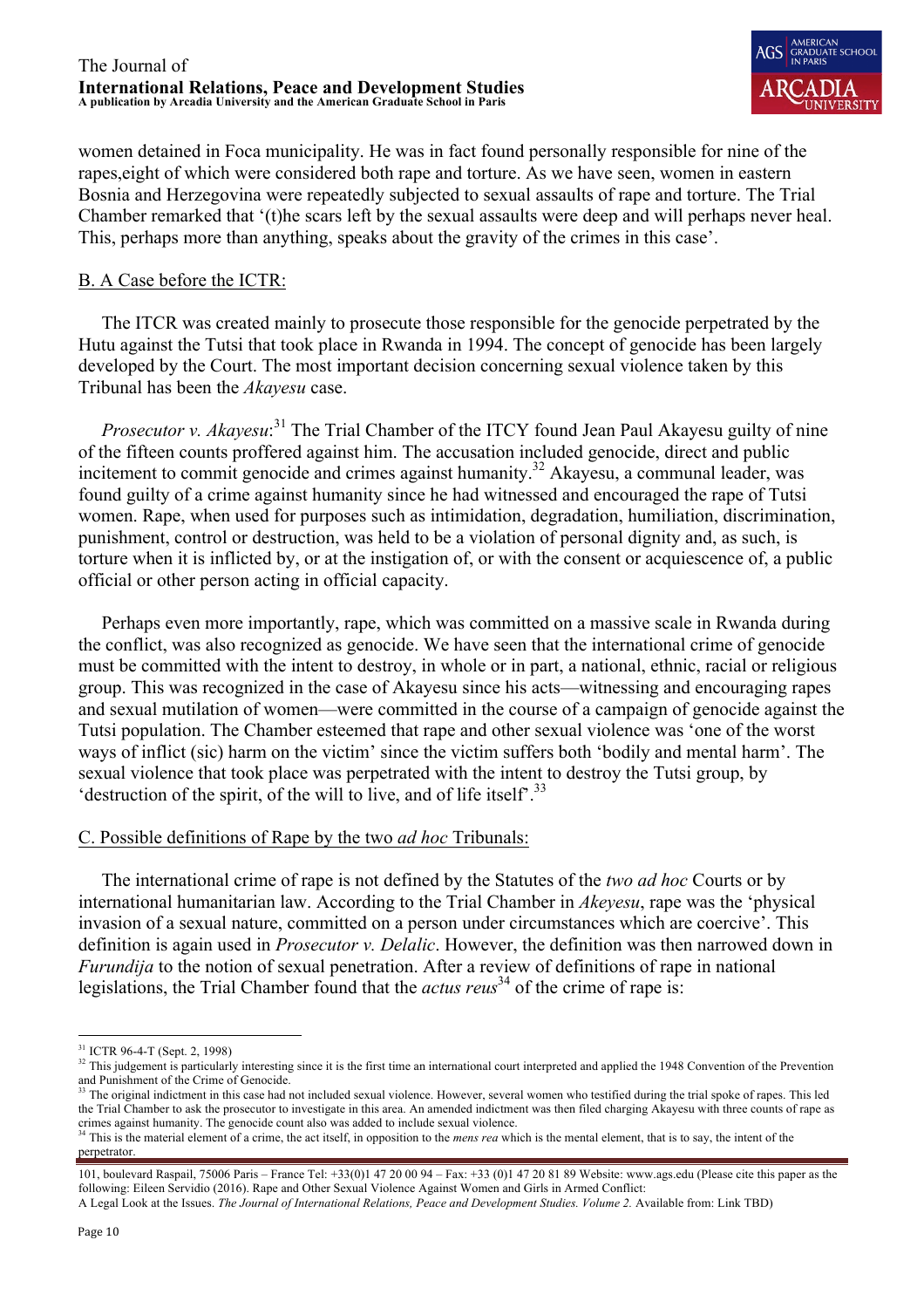

(i) the sexual penetration, however slight:

(a) of the vagina or anus of the victim by the penis of the perpetrator or any other object used by

- the perpetrator; or
- (b) of the mouth of the victim by the penis of the perpetrator;

(ii) by coercion or force or threat of force against the victim or a third person .

 This definition is more restrictive. However, if the act cannot be considered rape according to this definition, there seems to be nothing that could prevent certain sexual violence from being esteemed inhumane, and thus a crime against humanity or a grave breach of the Geneva Conventions.

In *Kunarac*, the Trial Chamber considered that:

(T)he Furundzija definition, although appropriate to the circumstances of that case, is in one respect more narrowly stated than is required by international law. In stating that the relevant act of sexual penetration will constitute rape only if accompanied by coercion or force or threat of force against the victim or a third person, the *Furundzija* definition does not refer to other factors which would render an act of sexual penetration non-consensual or non-voluntary on the part of the victim, which (…) is in the opinion of this Trial Chamber the accurate scope of this aspect of the definition in international law.

Therefore, the notion of consent is understood in a wider framework. Thus the Court concluded that 'sexual autonomy is violated wherever the person subjected to the act has not freely agreed to it or is otherwise not a voluntary participant'. In this way, the *Kunarac* Trial Chamber agreed with the notion of penetration but was less restrictive with the concept of consent. 'Consent (…) must be consent given voluntarily, as a result of the victim's free will, assessed in the context of the surrounding circumstances'. The Chamber also considered that the *mens rea* of the perpetrator of the crime of rape was 'the intention to effect this sexual penetration, and the knowledge that it occurs without the consent of the victim'.

In *Prosecutor v. Gacumbitsi*,<sup>35</sup> the Appeal Chambers concluded that certain circumstances were so coercive in nature that any possibility of consent was impossible. Sylvestre Gacumbitsu was accused of instigating the rape of Tutsi women and girls. If they resisted, they were to be killed by the insertion of sticks into their genitals. Gacumbitsi was condemned of crimes against humanity by the Trial Chamber for instigating eight rapes. One of the victims died after being impaled by a stick. On appeal, the prosecutor argued that:

non-consent of the victim and the perpetrator's knowledge thereof should not be considered elements of the offence that must be proved by the Prosecution; rather, consent should be considered an affirmative defence. It argues, *inter alia*, that when rape occurs in the context of genocide, armed conflict, or a widespread or systematic attack against a civilian population, genuine consent is impossible.

The Appeal Chamber asked two questions. First, what are the elements of rape and second how

<sup>&</sup>lt;sup>35</sup> ICTR-01-64 : Summary of Appeal

<sup>101,</sup> boulevard Raspail, 75006 Paris – France Tel: +33(0)1 47 20 00 94 – Fax: +33 (0)1 47 20 81 89 Website: www.ags.edu (Please cite this paper as the following: Eileen Servidio (2016). Rape and Other Sexual Violence Against Women and Girls in Armed Conflict: A Legal Look at the Issues. *The Journal of International Relations, Peace and Development Studies. Volume 2.* Available from: Link TBD)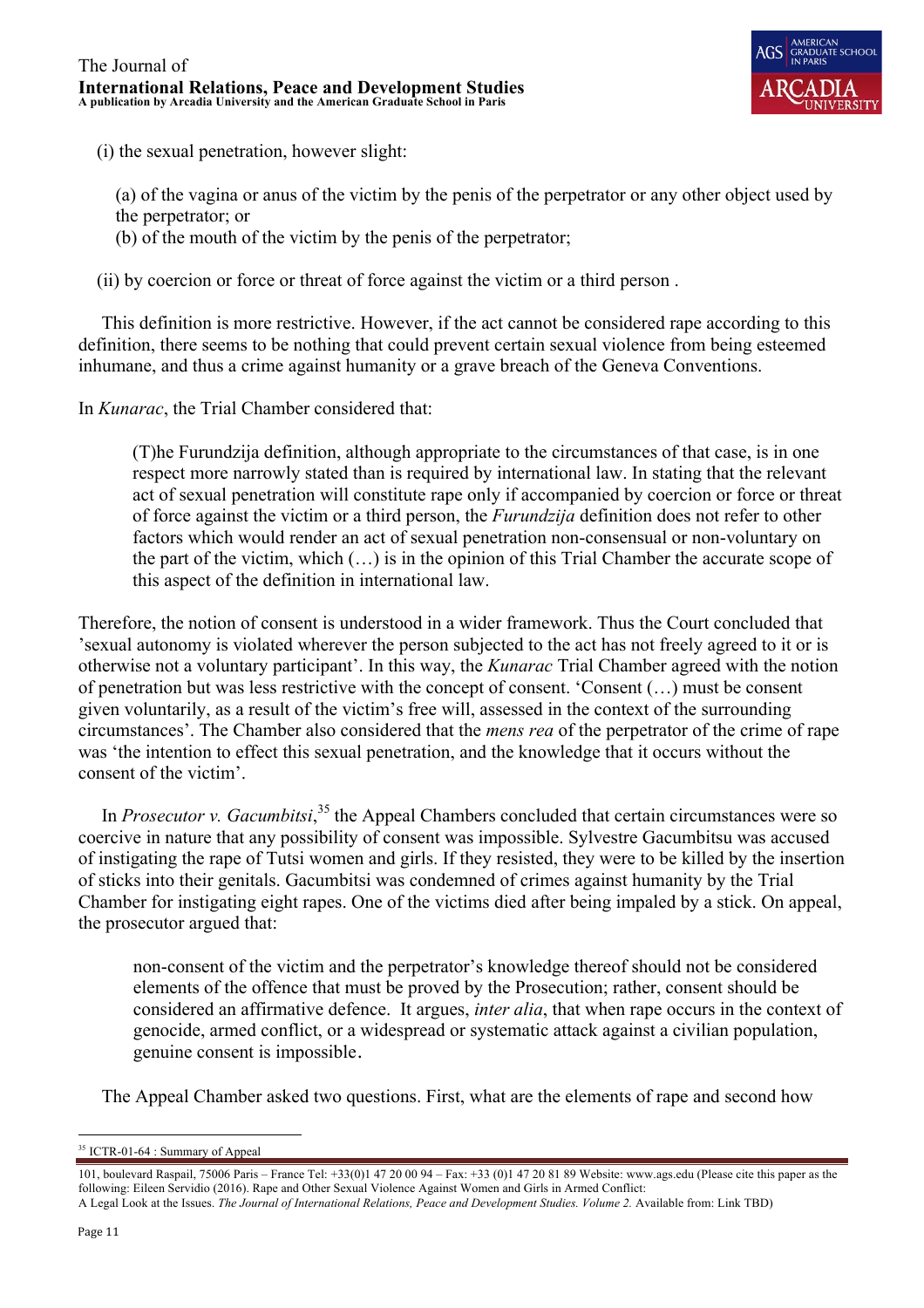

may these be proven. The Chamber held that the first question had already been answered by *Kunarac* that is to say that rape consists of certain acts of sexual penetration occurring 'without the consent of the victim'. The 'non-consent' and the knowledge of this must then be proven by the prosecution, since they are elements of the crime. Concerning the second question of how may non-consent be proven, the Chamber decided that:

The Prosecution can prove non-consent beyond reasonable doubt by proving the existence of coercive circumstances under which meaningful consent is not possible. It is not necessary for the Prosecution to introduce evidence concerning the words or conduct of the victim or her relationship to the perpetrator. Nor need it introduce evidence of force. Rather, the Trial Chamber is free to infer non-consent as well as knowledge thereof from the background circumstances.

## D. Cases before the International Criminal Court

 The ICC has jurisdiction only for crimes committed since it has entered into force on July 1, 2002.36 Darfur: In *Prosecutor v. Ahmad Muhammad Harun (Ahmad Harun) and Ali Muhammad Al Abd-Al-Rahman Ali Kushayb*<sup>37</sup> concerning the conflict in Darfur, the Pre-Trial Chamber of the ICC considered that there were reasonable grounds to issue warrants of arrest for both of these persons. Ahmed Harun served as Minister of State for the Interior of the Government of Sudan in charge of the management of the 'Darfur Security' and, as such, had coordinators the different bodies involved in the counter-insurgency, including the police, the armed forces, the National Security, the Intelligence Service and the Militia/Janjaweed. Ali Kushayb was considered one of the most senior leaders and commander of thousands of Militia/Janjaweed. It is alleged that the Sudanese Armed Forces and the Militia/Janjaweed committed several criminal acts against civilians including murders, rapes and outrages upon the personal dignity of women and girls. Among the many charges were rape constituting a crime against humanity and rape as constituting a war crime.

 Northern Uganda: In 1994, the ICC begun investigation in Northern Uganda, focusing on crimes committed after 1 July  $2002^{38}$ . It had been estimated that at least 2,200 killings and 3,200 abductions recorded in July 2002 to June 2004 had taken place in over 850 attacks. Thousands of persons, especially children were abducted. The boys were forced to be killers and the girls to be sexual slaves. In *Prosecutor v. Joseph Kony, Vincent Otti, Okot Odhiambo, Raska Lukwiya39, and Dominic Ongwen*, the two leaders of the LRA40, Kony and Otti, were charged *inter alia* with both rape and sexual enslavement.

 Central African Republic*:* The Prosecutor for ICC has also opened an investigation in the Central African Republic. The investigation will focus on the most serious of crimes committed during the armed conflict between 2002 and 2003 including allegations of rape and other forms of sexual violence against hundreds of victims. After a failed coup attempt, there were allegations of massive rape and other forms of sexual violence by armed individuals against civilians. According to the 'Background information provided by the Office of the Prosecutor of the ICC, $41$  (s)exual violence

<sup>&</sup>lt;sup>36</sup> At the time of this article, there have been no cases decided yet by the Court.

<sup>&</sup>lt;sup>37</sup> ICC-02/05-01/07

<sup>&</sup>lt;sup>38</sup> The date of the entry into force of the Rome Statute which created the ICC. The ICC can only hear cases concerning facts that take place since this date. <sup>39</sup> All charges have been dropped against him due to the fact that he has since been deceased.

<sup>40</sup> Lord's Resistance Army

<sup>&</sup>lt;sup>41</sup> « Situation in the Central African Republic » The Hague, 22 May 2007 (ICC-OTP-BN-20070522-220-A\_EN)

<sup>101,</sup> boulevard Raspail, 75006 Paris – France Tel: +33(0)1 47 20 00 94 – Fax: +33 (0)1 47 20 81 89 Website: www.ags.edu (Please cite this paper as the following: Eileen Servidio (2016). Rape and Other Sexual Violence Against Women and Girls in Armed Conflict:

A Legal Look at the Issues. *The Journal of International Relations, Peace and Development Studies. Volume 2.* Available from: Link TBD)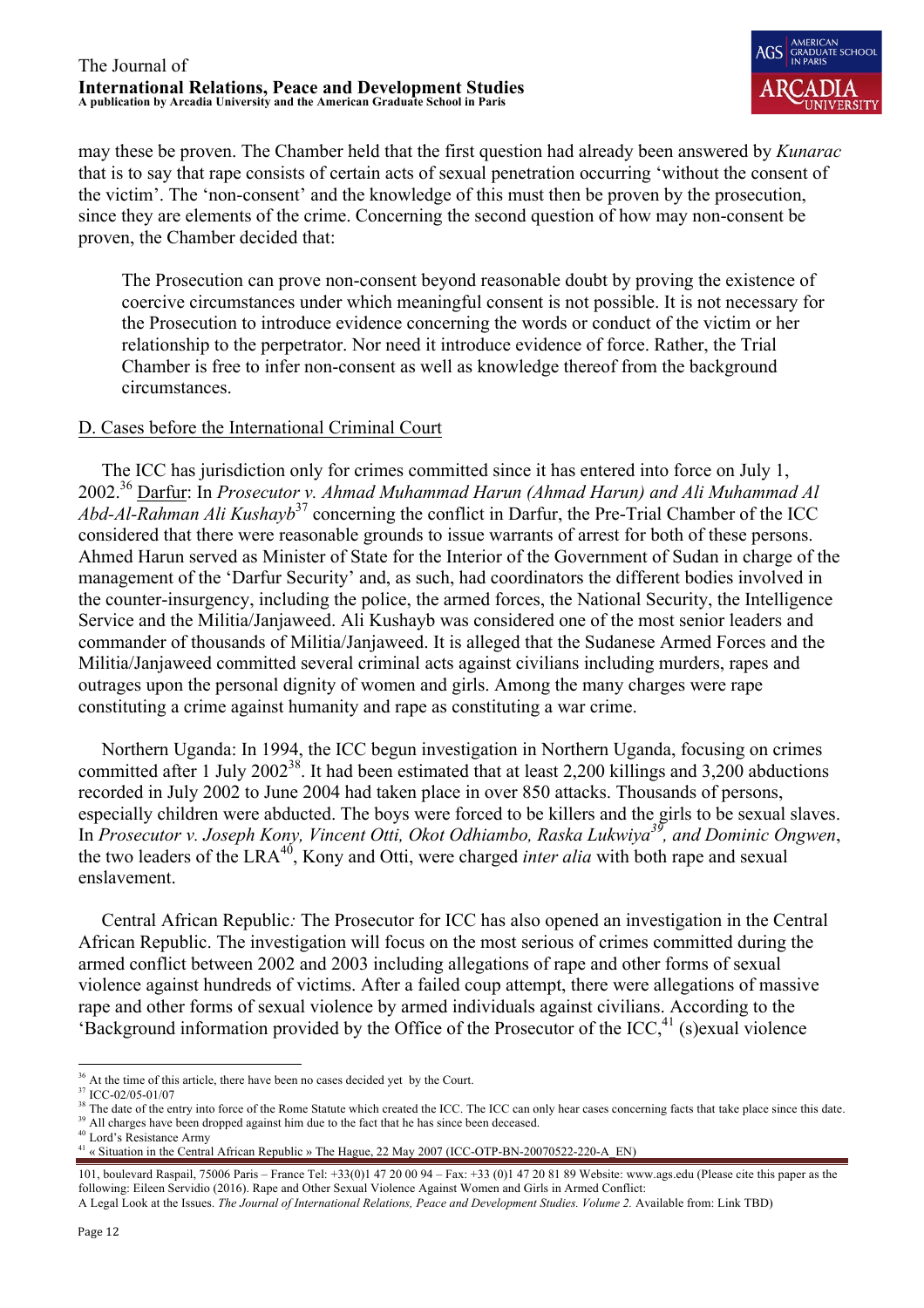

appears to have been a central feature of the conflict'. The report claims that there were at least 600 victims of rape that occurred in a period of five months. It has been suggested that the numbers are higher. According to the report:

Credible reports indicate that rape has been committed against civilians, including instances of rape of elderly women, young girls and men. There were often aggravating aspects of cruelty such as rapes committed by multiple perpetrators, in front of third persons, with sometimes relatives forced to participate. The social impact appears devastating, with many victims stigmatized and, reportedly for a number of them, infected with the HIV virus.

## **Conclusion**

 The jurisprudence of the two *ad hoc* Courts has made great strides in protecting women and girls against sexual violence during times of conflict. However, it is still too soon to predict the effects that these Courts will truly have on the violence against women in future conflicts. The two *ad hoc* Courts were certainly limited by the fact that they concentrate on two particular conflicts and their work is slowly coming to an end. The hope now is with the ICC.

 Nevertheless, the ICC is under many restrictions concerning its jurisdiction, the least not being that it holds a 'complementary jurisdiction' that is to say that the ICC can act only where a State does not act. Domestic courts' jurisdiction pre-empts the jurisdiction of the ICC.<sup>42</sup> If a case is being investigated or prosecuted or has been investigated by a national court having jurisdiction, the ICC will have no jurisdiction unless the State is 'unwilling or unable to genuinely carry out the investigation or prosecution'.<sup>43</sup> For example, in Central African Republic, the highest judicial body, the Cour de Cassation, announced that the national justice system was unable to carry out such complicated proceedings to properly investigate and prosecute the alleged crimes.<sup>44</sup> However, in the case of Sudan, Khartoum did not cooperate, and the ICC prosecutors had much difficulty in their investigations. The Sudanese government had tried to demonstrate that they were able to prosecute themselves.<sup>45</sup>

 International courts are effective only where they have recognition and cooperation from the international community so that one may wonder how often the Court will find that the national proceedings are not being conducted properly. Such a decision could anger the State Party, in question and since membership to the Court is not mandatory for members of the United Nations, the State might consider withdrawing recognition of the court.

(c) The proceedings were not or are not being conducted independently or impartially, and they were or are being conducted in a manner which, in the circumstances, is inconsistent with an intent to bring the person concerned to justice.

<sup>&</sup>lt;sup>42</sup> Statute of the ICC, art. 1. The complementary nature of the ICC is also mentioned in the Preambule of its Statute.

 $43$  Statute of the ICC, art. 17-1 (a).

<sup>44</sup> Africa News, UN News Service, 22 May 2007 Central African Republic ; International court Probes Killings, Sexual Crimes

<sup>&</sup>lt;sup>45</sup> There are exceptions to this rule, one of which we have seen, the fact that the domestic jurisdiction will not or cannot carry out the investigation or the prosecution. Another exception is where the State having jurisdiction has investigated the case but has decided not to prosecute where this decision resulted from the "unwillingness or inability" to prosecute. The concept of unwillingness is recognized if one or more of the following circumstances exist:

Article 17-2:

<sup>(</sup>a) The proceedings were or are being undertaken or the national decision was made for the purpose of shielding the person concerned from criminal responsibility for crimes within the jurisdiction of the Court (…);

<sup>(</sup>b) There has been an unjustified delay in the proceedings which in the circumstances is inconsistent with an intent to bring the person concerned to justice;

<sup>101,</sup> boulevard Raspail, 75006 Paris – France Tel: +33(0)1 47 20 00 94 – Fax: +33 (0)1 47 20 81 89 Website: www.ags.edu (Please cite this paper as the following: Eileen Servidio (2016). Rape and Other Sexual Violence Against Women and Girls in Armed Conflict: A Legal Look at the Issues. *The Journal of International Relations, Peace and Development Studies. Volume 2.* Available from: Link TBD)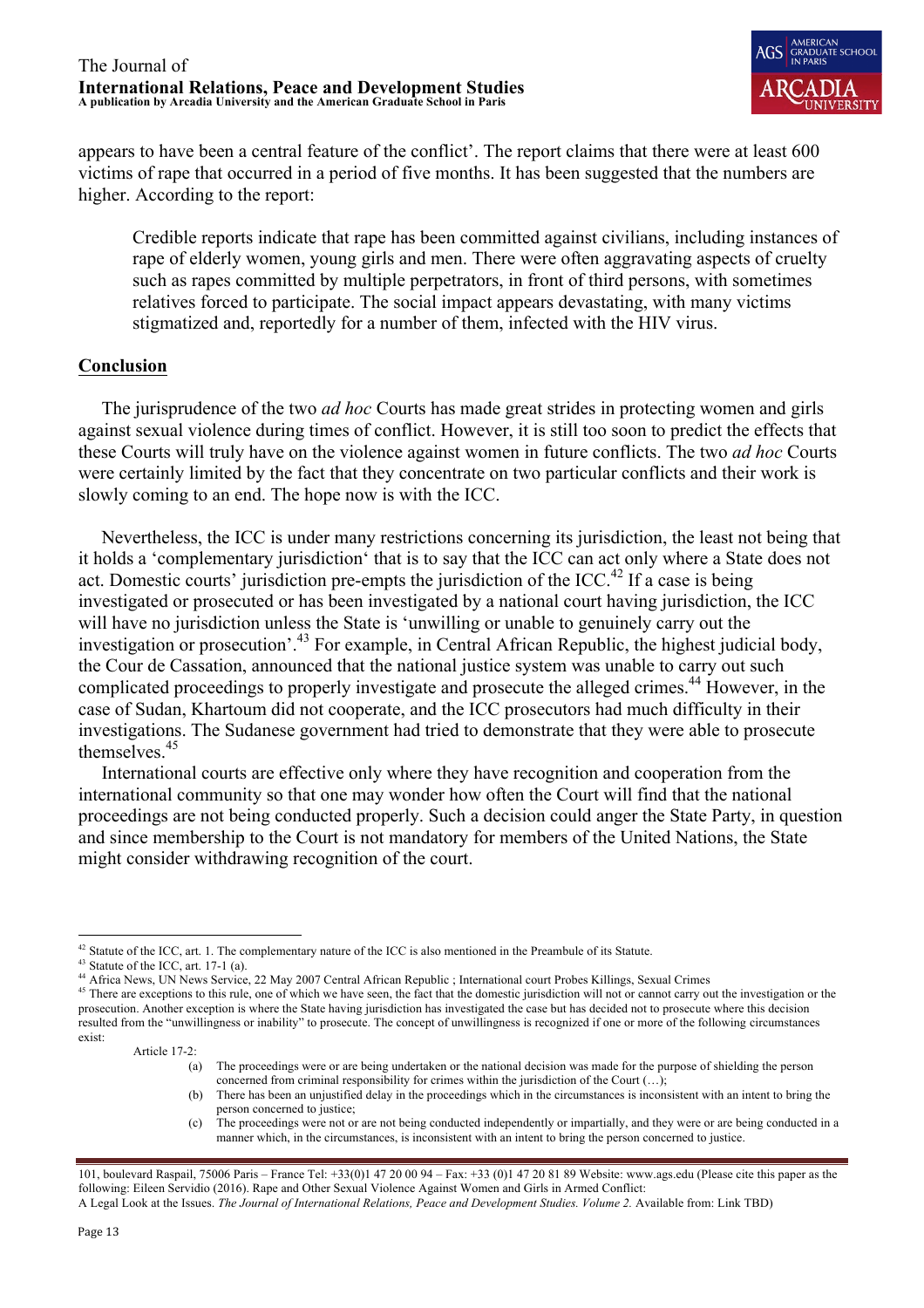

This brings us to another limitation of the ICC. Not only is the jurisdiction of the Court limited to crimes committed on the territory of State Parties to the Court<sup>46</sup> or by their citizens or those referred to the Court by the Security Council, its competence is limited to the 'most serious of crimes of concern to the international community as a whole'. <sup>47</sup> This in itself should not be a problem since we have seen that the *ad hoc* tribunals have recognized sexual violence in certain situations as constituting torture, crimes against humanity and even genocide, and these crimes are listed in the ICC's Statute. Nevertheless, the Prosecutor of the Court has refused many cases based on this criterion of the gravity of the violence. The Prosecutor takes into consideration many elements, including the number of victims of these crimes.<sup>48</sup>

 In spite of these limitations, these courts have certainly enforced whatever international humanitarian laws exist in the area of sexual violence, by finding that certain forms of sexual violence committed during armed conflicts may be covered under some of the gravest of international crimes such as crimes against humanity or genocide.

 Nonetheless, it would seem probable that before a real solution can be formulated, the problem must be understood. And here is the crux of it---it is surely not completely understood. Why is there such violence against women during armed conflicts? The fact that the various efforts made have not yet had any real effect might suggest that there are many factors involved.

 Several theories attempt to explain the phenomenon. For years it was believed that sexual violence, which often happened during or right after the conflict, was just part of the 'game'. The women, as the goods of those conquered, were part of the winnings of the victors. It was a 'by-product' of the conflict. In contemporary armed conflicts, this may still be true to a certain extent. However, we have seen in more recent conflicts that such violence was much more than a by-product, it was in itself a strategic policy against the enemy; one more type of weapon to be used.  $49$ 

 Since international humanitarian law is today an integral part of almost every Nation and since violations of this law are forbidden, one can only be bewildered by the fact that participants in contemporary armed conflicts choose to use these 'weapons'. The overwhelming majority of Nations are Parties to humanitarian conventions. The people of these Nations are not ignorant of these laws and principles. They are the basis of the 'morality' of the international community. Thus, it is extremely probable that those who are committing these crimes are aware that they are illegal.

 Daniel Munoz-Rojas and Jean-Jacques Frésard, two authors in a larger study conducted by the International Red Cross,<sup>50</sup> underlined several theories that did not pertain directly to sexual violence

<sup>&</sup>lt;sup>46</sup> Although the United States signed the Treaty on 31 Dec. 2000, not only has it not ratified the Convention but it has sent notice to the Court that « the United States does not intend to become a party to the treaty » and « (a)ccordingly, has no legal obligations arising from its signature of December 31, 2000 ».

<sup>47</sup> Statute of the ICC, art. 5

<sup>&</sup>lt;sup>48</sup> See Bilan des Communications Reçues par le Bureau du Procureur de la CPI, 10 Feb. 2006. Website of the United Nations.

<sup>&</sup>lt;sup>49</sup> In a Newsday article reporting the systematic rape by Serb forces in northern Bosnia, statements by the victims interviewed suggested that the sexual that the sexual assaults were not a "byproduct of the war" but rather "a principal tactic of the war". One of the women interviewed said that the man who abducted her told her that he was "ashamed to be a Serb" and that they were under orders to rape the girls. Dr. Melika Kreitmayor who led the gynecological team that examined some of the victims from Brezovo Polje was cited in the article as saying that the motivation behind the rapes was "to humiliate Muslim women, to insult them, to destroy their persons and to cause shock". She continued by saying that the victims were not raped "because it was a male instinct. They were raped because it was the goal of the war". To support this, she said that some of the victims were taken and although not raped, were asked to say they were. Roy Gutman, 23 August 1992.

 $50$  The study, The Roots of Behaviour in War, was aimed at assisting the International Red Cross to identify the factors that may help formulate a policy to prevent violations of international humanitarian law by combatants in armed conflicts.

<sup>101,</sup> boulevard Raspail, 75006 Paris – France Tel: +33(0)1 47 20 00 94 – Fax: +33 (0)1 47 20 81 89 Website: www.ags.edu (Please cite this paper as the following: Eileen Servidio (2016). Rape and Other Sexual Violence Against Women and Girls in Armed Conflict:

A Legal Look at the Issues. *The Journal of International Relations, Peace and Development Studies. Volume 2.* Available from: Link TBD)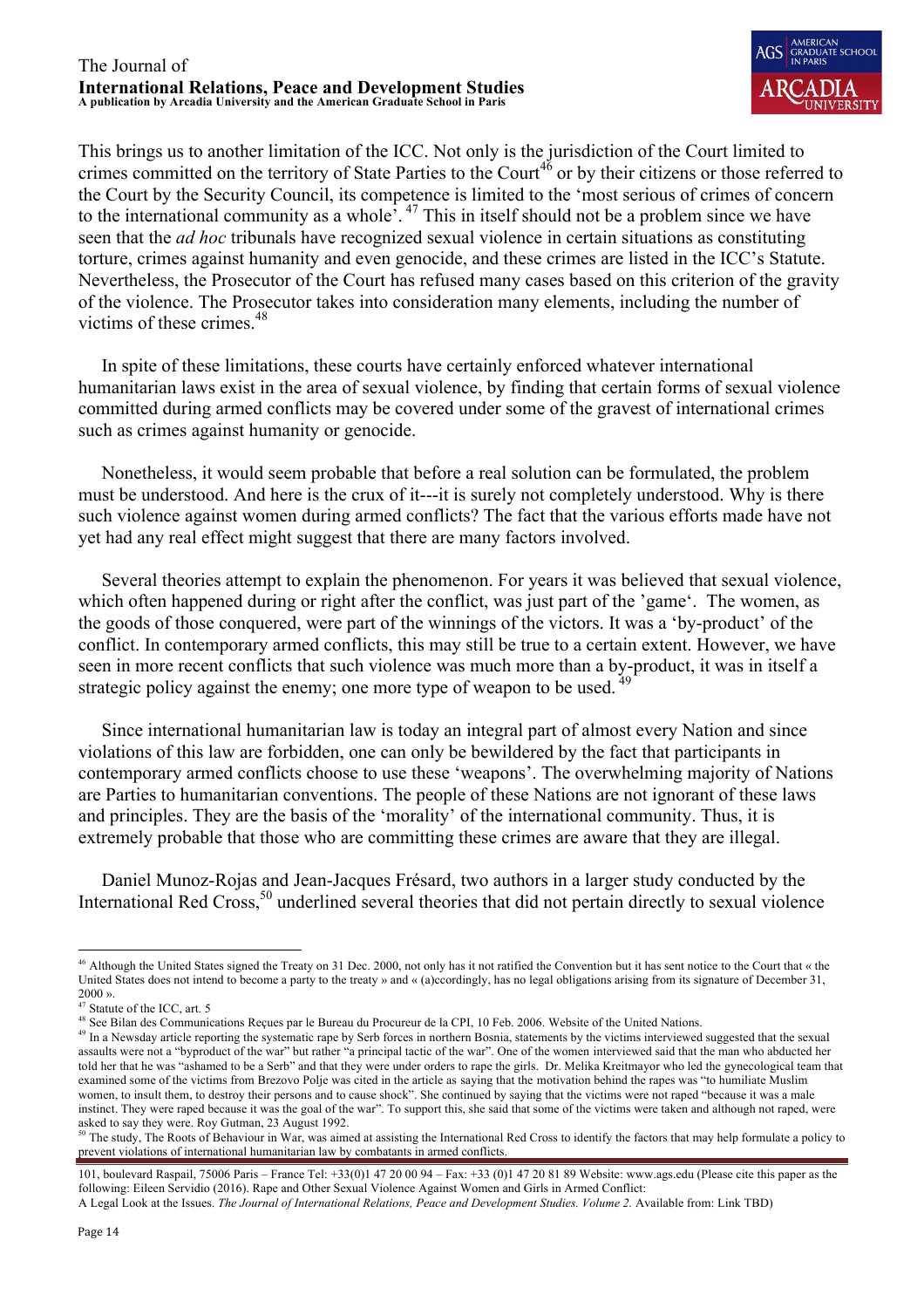

but instead to violations of international humanitarian law in general.<sup>51</sup> Their study demonstrated that combatants 'are subject to group conformity phenomena such as depersonalization, loss of independence and a high degree of conformity'.<sup>52</sup> Studies have shown that fighting men 'are generally motivated more by group pressure than by hatred or even fear'.<sup>53</sup> The soldier's reputation, the esteem of the group, and helping the group to succeed, are factors which reduce the individual's autonomy. The relations that 'bind the combatants to each other are often stronger than those that bind a married couple'.<sup>54</sup> The individual has a natural tendency to believe that his group is superior to other groups, which in turn 'generates prejudices, simplifications and discrimination'.<sup>55</sup> These factors, according to the study, lead men to follow orders more than following their own moral convictions, particularly in a combat situation, where the 'individual is rendered more docile by military training and collective preparation for confrontation with an enemy that is often demonized and dehumanized'.<sup>56</sup> One of the most important results of this submission to authority is the disappearance of personal responsibility.<sup>57</sup>

 In addition, the study of Munoz-Rojas and Frésard illustrates that those combatants who are subject to humiliation and trauma themselves are likely to violate international humanitarian law.<sup>58</sup> This is due to the 'cycle of vengeance' and also the 'spiral of violence'. That is to say, the violence that they have been subjected to occurs amongst themselves. That is to say, the violent threats and treatment to which they have been subject by their own group subsequently leads to their reproducing this violence.<sup>59</sup> Furthermore, it affords proof that having the knowledge of the law does not lead to following it in 'real-life' situations. This behaviour is justified in that the combatant often feels himself to be the victim, which in turn allows him to commit the violations. Those fighting 'for survival cannot afford the luxury of humanitarian considerations and rules which could weaken' them, and hence the old adage of the end justifying the means.<sup>60</sup> Illegitimate behaviour thereby becomes justified if not 'legal'.

 Like many previous studies, this study found that the violation of international humanitarian law is not usually one who is sick, psychopathic or even irrational. For the most part, it is the 'normal' individual who is committing these atrocities. The different factors defined in the study gradually lead to a moral disengagement. $61$ 

Munoz-Rojas and Frésard make two recommendations: that international humanitarian law be made political and legal more than just moral, and that combatants must be instructed in appropriate conduct and sanctioned when there are violations.<sup>62</sup> This latter measure could eliminate at least some of the crimes, sexual or otherwise, during conflicts. Nevertheless, it is doubtful that it would in fact eradicate the problem. The first recommendation, that international humanitarian law be more of a political and legal matter than a moral one, again seems limited. Violence against women, as we have seen, is already a legal matter, and the effect of the conventions, customs and principles in this area are far

 $62$  Munoz-Rojas and Frésard, already cited, p. 206

101, boulevard Raspail, 75006 Paris – France Tel: +33(0)1 47 20 00 94 – Fax: +33 (0)1 47 20 81 89 Website: www.ags.edu (Please cite this paper as the following: Eileen Servidio (2016). Rape and Other Sexual Violence Against Women and Girls in Armed Conflict: A Legal Look at the Issues. *The Journal of International Relations, Peace and Development Studies. Volume 2.* Available from: Link TBD)

<sup>&</sup>lt;sup>51</sup> Daniel Munoz-Rojas and Jean-Jacques Frésard, The Roots of Behaviour in War : Understanding and preventing IHL violations, in International Review of the Red Cross, March 2004 Vol. 86 No. 853.

<sup>52</sup> *ibid*, p. 193

<sup>53</sup> *ibid*, p. 194

<sup>54</sup> *ibid*, 55 *ibid*

<sup>56</sup> *ibid*

<sup>57</sup> Stanley Milgram, Obedience to authority : An experimental view, Harper & Row, New York, 1974, cited by *ibid*, p. 195

<sup>&</sup>lt;sup>58</sup> Already cited, p. 195

<sup>59</sup> *ibid*, p. 196

<sup>60</sup> *ibid*, p.198

<sup>&</sup>lt;sup>61</sup> See theory of Erwin Staub, The roots of evil: The origins of genocide and other group violence, Cambridge University Press, Cambridge, 1989, cited by *ibid*, p. 199-200.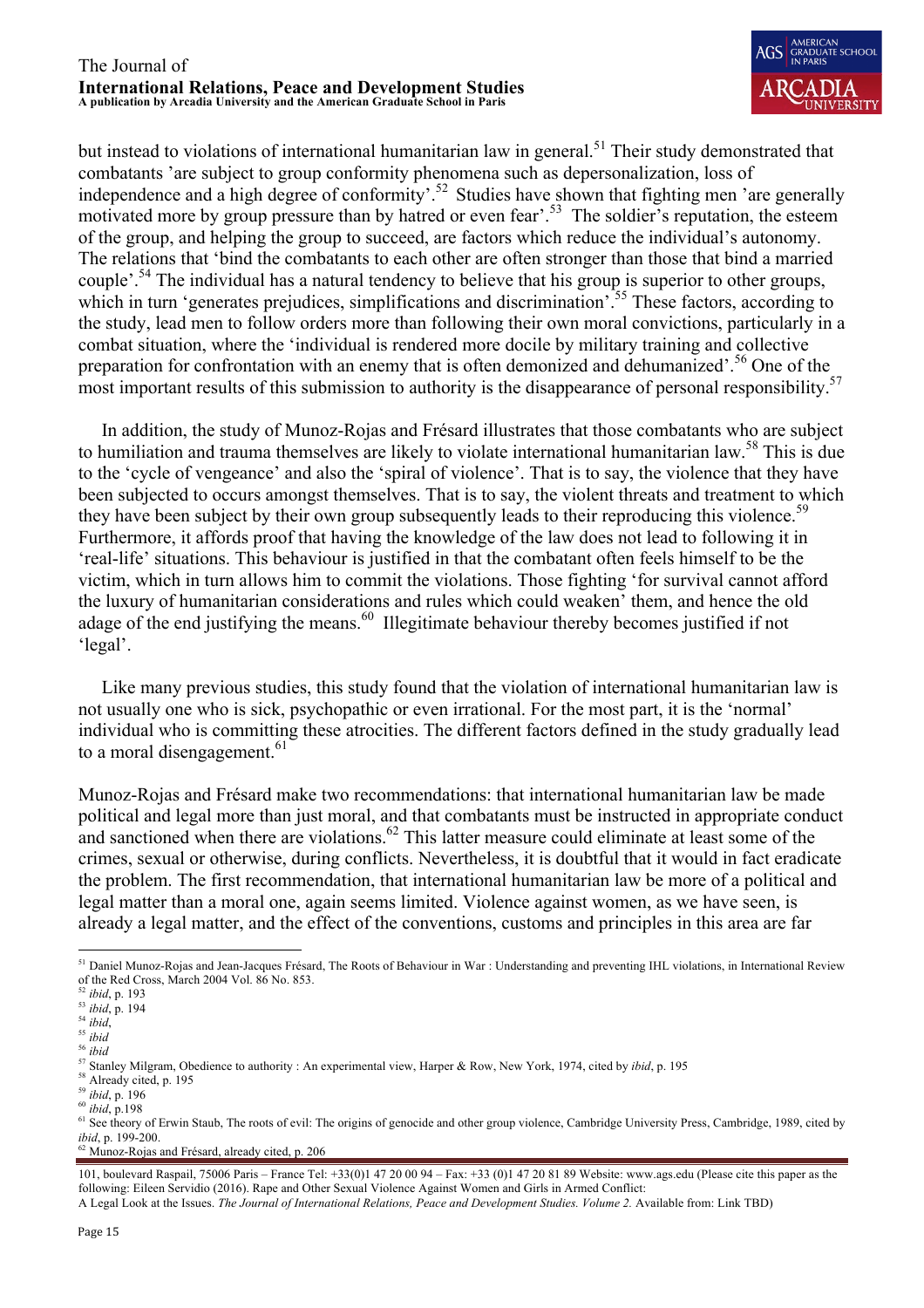

from being conclusive. The authors themselves argue that, under certain circumstances, an illegal action can be considered a justified one.

 Law is a necessary factor. One cannot stress enough the importance of manifestations such as the approval by the Third Committee (Social Humanitarian and Cultural) of the United Nations of a recent draft resolution entitled 'Eliminating rape and other forms of sexual violence in all their manifestations, including as instruments to achieve political objectives',<sup>63</sup> which was scheduled to be presented to the full Assembly for a vote this year. $64$ 

 However, if law is a necessary factor, it is not a sufficient one.The study conducted by Munoz-Rojas and Frésard treated violations of international humanitarian law in general. What does it signify for sexual violence against women and girls in armed conflicts? One of the factors underlined in the study is that the combatant group often feels superior to other groups, and this feeling of superiority creates prejudices, simplifications and discriminations that may lead to violations of international humanitarian law. To this must be added, in the case of violence against women, the prejudices, simplifications and discrimination that exist already in peacetime against women and girls. Given the tendency of all combatants to feel that their enemy is inferior, it follows logically that the segment within it which is viewed everywhere 'inferior'—that is, women and girls—will be treated as even more inferior, hence the readiness to tolerate the subsequent violations of international humanitarian law.

One may then ask, why sexual violence and not just violence in general against this sub-group? The reasons for this, unfortunately, are plausibly more historic and more imbedded in the deeper problems of society; violence against women is in fact often sexual. And necessarily so, where there is a will to demoralize and humiliate the enemy group.

 This brings one to wonder if rape and other sexual violence during armed conflict are not directly related to attitudes towards women and girls at all times.<sup>65</sup> Perhaps, in changing at all time the treatment of women and attitudes towards women, one would witness a reduction of sexual crime against women during armed conflicts. The United Nations has made great efforts in this domain. The following provide examples.

The Fourth World Conference on Women:<sup>66</sup> The Beijing Declaration proclaims its intention 'to advancing the goals of equality, development and peace for all women everywhere, in the interest of all humanity' and this through, *inter alia*, the empowerment and advancement of women and their full participation in the decision-making processes and access to power, through equal rights, opportunities, resource, the sharing of family responsibilities, the eradication of poverty by promoting women's economic independence, the recognition and reaffirmation of the right of all women to control all aspects of their health, 'in particular their own fertility', and the necessity of designing, implementing and monitoring, 'with the full participation of women' gender-sensitive programmes. The Declaration states very clearly that 'women's rights are human rights'.

 The Beijing Platform for Action restates that its objective is the empowerment of all women, and that the 'full realization of all human rights and fundamental freedoms of all women is essential' for

- 
- <sup>66</sup> Fourth Conference on Women, Beijing, P.R.C., Sept. 4-15, 1995, Beijing Declaration and Platform for Action

 <sup>63</sup> 15 Nov. 2007, General Assembly GA/SHC/3906. Document A/C.3/62/L.16/Rev.2

<sup>&</sup>lt;sup>64</sup> The reader should remember that General Assembly Resolutions are not in themselves binding to the members of the United Nations and are thus not strictly law. However, they often lead to binding law.<br><sup>65</sup> The author realizes that there is absolutely nothing original in this and that it is strictly a personal opinion.

<sup>101,</sup> boulevard Raspail, 75006 Paris – France Tel: +33(0)1 47 20 00 94 – Fax: +33 (0)1 47 20 81 89 Website: www.ags.edu (Please cite this paper as the following: Eileen Servidio (2016). Rape and Other Sexual Violence Against Women and Girls in Armed Conflict:

A Legal Look at the Issues. *The Journal of International Relations, Peace and Development Studies. Volume 2.* Available from: Link TBD)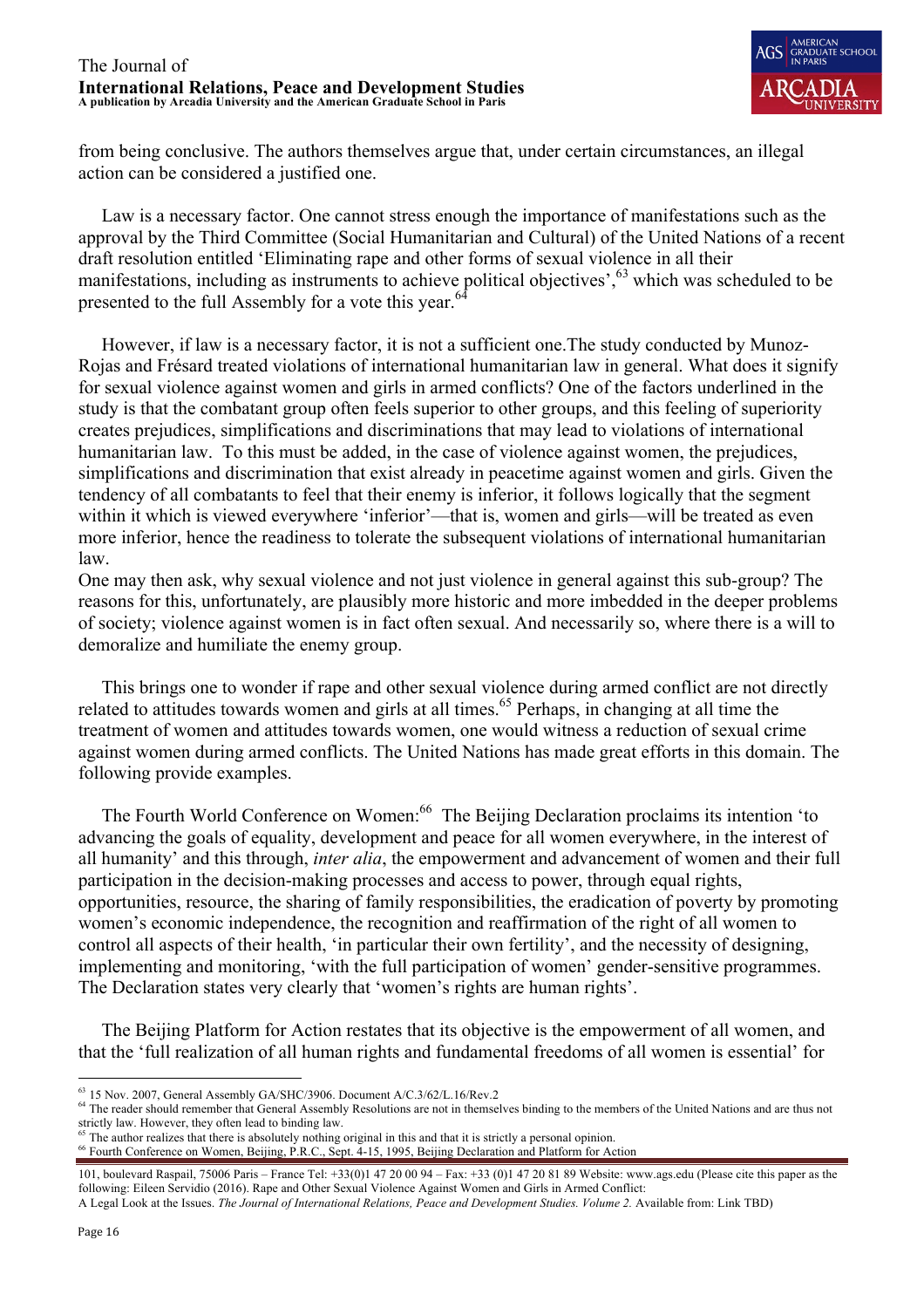

this empowerment. Again, therefore, the emphasis was on the direct relationship between empowerment and human rights. Each Nation has the responsibility to implement the Platform for Action through national legislation. The reality of 'absolute poverty' and particularly the 'feminization of poverty' with the 'continued violence against women and the widespread exclusion of half of humanity from institutions of power and governance' can be stopped only by a 'radical transformation of the relationship between women and men to one of full and equal partnership'. The Platform not only underlined the importance of efforts of the United Nations to promote equality between the sexes<sup>67</sup> but also the essential role played by non-governmental organisations and feminist groups, which the text considers 'a driving force for change'. The Platform underscores the fact that discrimination against women begins at the 'earliest stages' of a women's life so that the girl child must be given the same chances as the boy child. However, it is pointed out that the girl child has less access to nutrition, education and, in general, other rights that boys have. Furthermore, these girls are also subjected to various forms of sexual and economic exploitation, paedophilia and forced prostitution being only two examples cited.

One of the critical areas in which the Platform demonstrates concern is of course violence against women. However, this violence is not an isolated issue but one directly related to the discriminatory attitude in many areas against women and girls. The Platform calls for the proposal of strategic objectives to eliminate the different areas of concern. It upheld that violence against women exists in all societies; that women are subjected to 'physical, sexual and psychological abuse that cuts across the lines of income, class and culture'. It underlines particularly that the 'low social and economic status of women can be both a cause and a consequence of violence against women'.

 The concept of 'violence against women' was actually defined by the Platform as any act of gender-based violence that results in, or is likely to result in, physical, sexual or psychological harm or suffering to women, including threats of such acts, coercion or arbitrary deprivation of liberty, whether occurring in public or private life.

 A non-exhaustive list of examples then followed. A special mention was dedicated to the violation of the human rights of women in situations of armed conflict, underscoring particularly murder, systematic rape, sexual slavery and forced pregnancy. Nonetheless, the list includes also family violence such as dowry-related violence, marital rape, female genital mutilation, general community violence against women including rape, sexual harassment and intimidation at work, and violence perpetrated or condoned by the State.

 The Platform itself mentions that violence against women 'derives essentially from cultural patterns, in particular the harmful effects of certain traditional or customary practices and all acts of extremism linked to race, sex, language or religion that perpetrates the lower status accorded to women in the family, the workplace, the community and society'.

 One could therefore conclude that violence in times of arm conflict can be fought effectively only if discrimination against women is eliminated at all times. It has been recommended to governments that they condemn any tradition, custom or religious practice that promotes violence, that they enact legislation to prevent as well as punish violence against women, and that they periodically revise such

 $<sup>67</sup>$  For example, 1975 was declared the International Women's Year by the General Assembly which first brought focus on women issues, the</sup> Conventions on the Elimination of All Forms of Discrimination against Women (adopted by the General Assembly, 1979 and entered into force 1981), the World Conference to Review and Appraise the Achievements of the United Nations Decade for Women : Equality, Development and Peace which adopted the Nairobi Forward-looking Strategies for the Advancement of Women and the Fourth Conference on Women.

<sup>101,</sup> boulevard Raspail, 75006 Paris – France Tel: +33(0)1 47 20 00 94 – Fax: +33 (0)1 47 20 81 89 Website: www.ags.edu (Please cite this paper as the following: Eileen Servidio (2016). Rape and Other Sexual Violence Against Women and Girls in Armed Conflict: A Legal Look at the Issues. *The Journal of International Relations, Peace and Development Studies. Volume 2.* Available from: Link TBD)